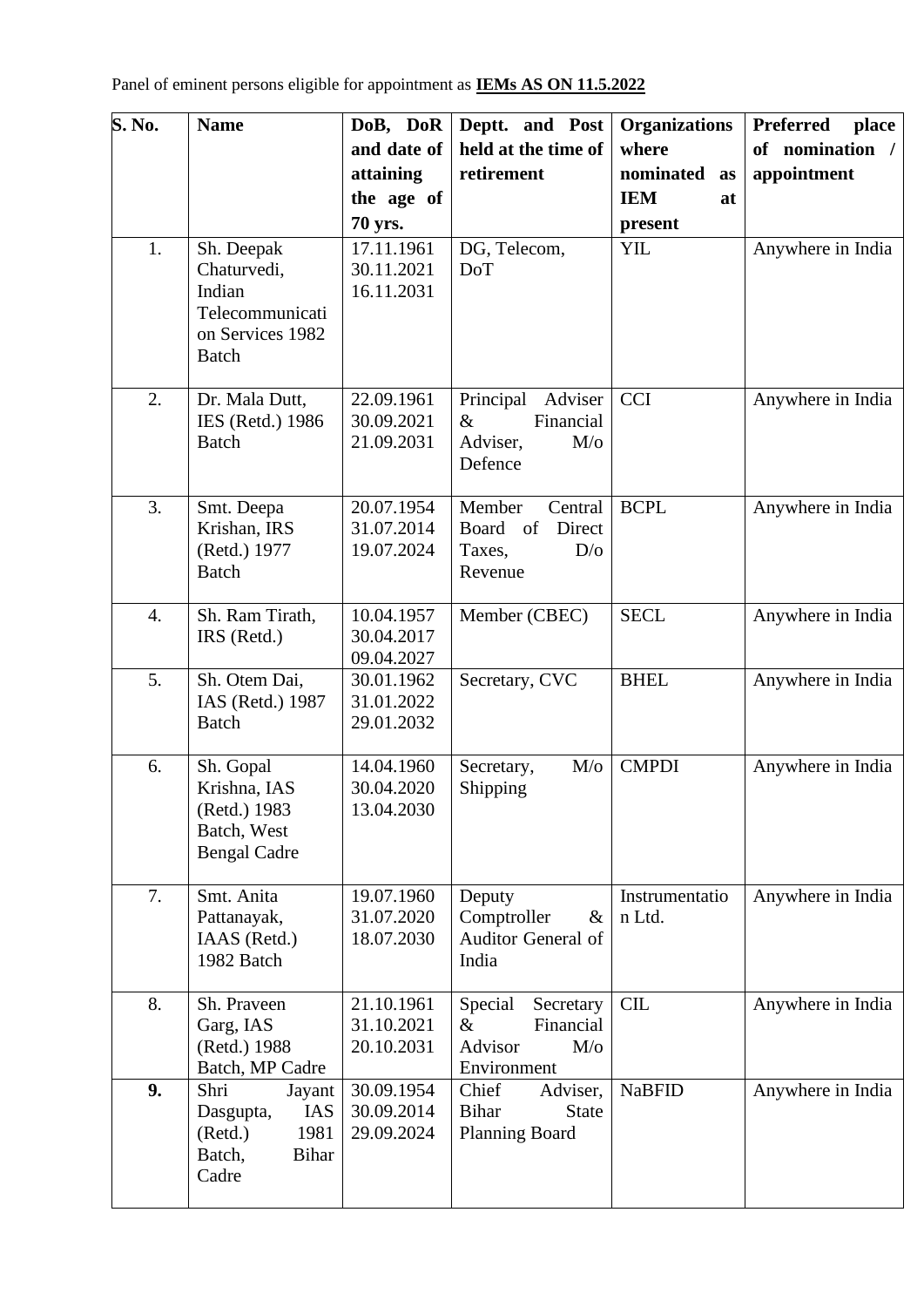| 10. | Shri<br>Ahmad             | 02.01.1956 |                                     | <b>FACT</b>      | Anywhere in India |
|-----|---------------------------|------------|-------------------------------------|------------------|-------------------|
|     | Javed, IPS (Retd.)        | 31.01.2016 |                                     |                  |                   |
|     | 1980<br>Batch,            | 01.01.2026 |                                     |                  |                   |
|     | Maharashtra               |            |                                     |                  |                   |
|     | Cadre                     |            |                                     |                  |                   |
| 11. | Shri<br>Goddilla          | 08.10.1960 | Chief<br>Pr.                        | <b>CCL</b>       | Anywhere in India |
|     | Viswanatha                | 31.10.2020 | of<br>Conservator                   |                  |                   |
|     | Reddy,<br><b>IFoS</b>     | 07.10.2030 | Forests                             |                  |                   |
|     | 1985<br>(Retd.)           |            | (Rajasthan)                         |                  |                   |
|     | Batch, Rajasthan          |            |                                     |                  |                   |
|     | Cadre                     |            |                                     |                  |                   |
| 12. | Shri Rajni Kant           | 02.08.1959 | DG in BSF                           | <b>LIC</b>       | New Delhi         |
|     | Mishra,<br><b>IPS</b>     | 31.08.2019 |                                     |                  |                   |
|     | (Retd.)<br>1984           | 01.08.2029 |                                     |                  |                   |
|     | Batch, UP Cadre           |            |                                     |                  |                   |
| 13. | Dr. K.P. Singh,           | 01.07.1960 | Director<br>General                 | Gliders<br>India | Anywhere in India |
|     | IPS (Retd.) 1985          | 30.06.2020 | of Police, Haryana                  | Ltd.             |                   |
|     | Batch,<br>Haryana         | 30.06.2030 |                                     |                  |                   |
|     | Cadre                     |            |                                     |                  |                   |
| 14. | Shri<br>Prashant          | 07.07.1959 | Chief<br>Pr.                        | India<br>Optel   | Anywhere in India |
|     | Kumar Jha, IFoS           | 31.07.2019 | of<br>Conservator                   | Ltd.             |                   |
|     | 1983<br>(Retd.)           | 06.07.2029 | Forests and Head<br>of Forest Force |                  |                   |
|     | Batch, Telangana<br>Cadre |            |                                     |                  |                   |
| 15. | Shri<br>Vidya             | 31.08.1961 | Chief<br>Pr.                        | <b>TCL</b>       | Anywhere in India |
|     | Bhushan<br>Kumar,         | 31.08.2021 | Conservator<br>of                   |                  |                   |
|     | IFoS (Retd.) 1987         | 30.08.2031 | Forests and Head                    |                  |                   |
|     | Batch,<br>Punjab          |            | of Forest Force,                    |                  |                   |
|     | Cadre                     |            | Punjab                              |                  |                   |
| 16. | Shri<br>Lalit             | 03.06.1961 | GM, East Central                    | <b>MSTC</b>      | Anywhere in India |
|     | Chandra<br>Trivedi,       | 30.06.2021 | Railway                             |                  |                   |
|     | <b>IRMS</b><br>(Retd.),   | 02.06.2031 |                                     |                  |                   |
|     | 1984 Batch                |            |                                     |                  |                   |
| 17. | Shri<br>Punati            | 27.04.1960 | Chief<br>Pr.                        | <b>CoPT</b>      | Anywhere in India |
|     | Sridhar,<br><b>IFoS</b>   | 30.04.2020 | Conservator<br>of                   |                  |                   |
|     | (Retd.)<br>1984           | 26.04.2030 | Forests and Head                    |                  |                   |
|     | Batch, Karnataka          |            | of Forest Force                     |                  |                   |
|     | Cadre                     |            |                                     |                  |                   |
| 18. | Shri<br>Prahlad           | 06.09.1961 | Member<br>(Fin),                    | <b>SCTIMST</b>   | Anywhere in India |
|     | Sinha,<br>Kumar           | 30.09.2021 | Digital                             |                  |                   |
|     | IP&TAFS (Retd.)           | 05.09.2031 | Communications                      |                  |                   |
|     | 1984 Batch                |            | Commission<br>$\&$                  |                  |                   |
|     |                           |            | Ex-Officio<br>Secy.<br>to GoI       |                  |                   |
| 19. | Shri<br>Ravikant,         | 02.06.1961 | D/O<br>$Ex-$<br>Secy.,              | <b>DoT</b>       | Anywhere in India |
|     | IAS (Retd.) 1984          | 30.06.2021 | Servicemen                          |                  |                   |
|     | Batch,<br><b>Bihar</b>    | 01.06.2031 | Welfare                             |                  |                   |
|     | Cadre                     |            |                                     |                  |                   |
| 20. | Dr.<br>Prabhat            | 18.04.1959 | Agriculture                         | <b>HUDCO</b>     | Anywhere in India |
|     | <b>IAS</b><br>Kumar,      | 30.04.2019 | Production                          |                  |                   |
|     | (Retd.)<br>1985           | 17.04.2029 | Commissioner and                    |                  |                   |
|     | Batch. U.P. Cadre         |            | Addl. Chief Secy.                   |                  |                   |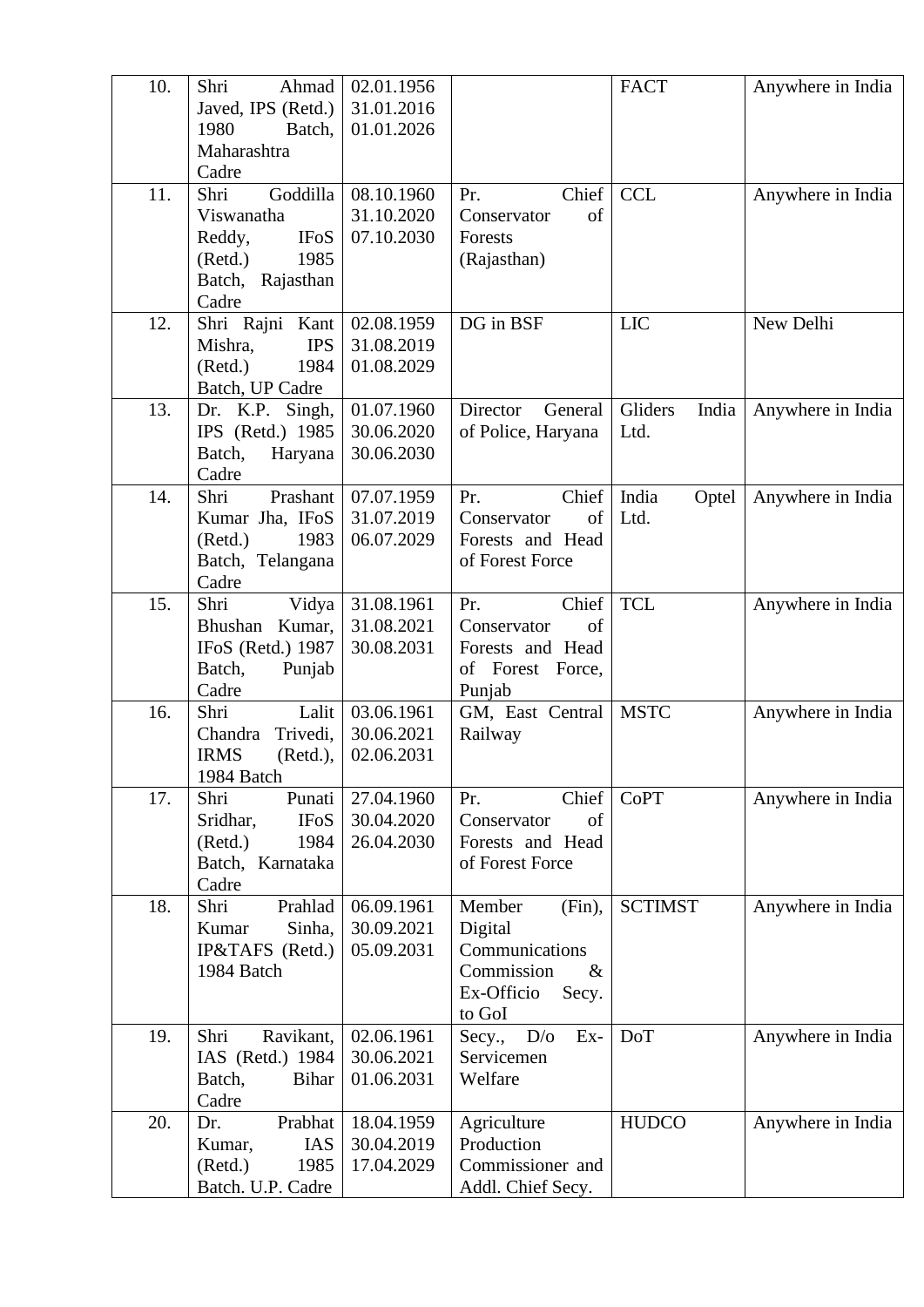| 21. | Shri Om Prakash<br>Dadhich,<br><b>IRS</b><br>1986<br>(Retd.)<br><b>Batch</b>               | 30.08.1961<br>31.08.2021<br>29.08.2031 | Member CBIT &<br>Customs                                                   | M/o I&B                                                          | Anywhere in India        |
|-----|--------------------------------------------------------------------------------------------|----------------------------------------|----------------------------------------------------------------------------|------------------------------------------------------------------|--------------------------|
| 22. | M.<br>Dr.<br>Malakondaiah,<br>IPS (Retd.) 1985<br>Batch, A.P Cadre                         | 01.07.1958<br>30.06.2018<br>30.06.2028 | Ex-DGP,<br>AP<br>(HOPF)                                                    | <b>DGCA</b>                                                      | Anywhere in India        |
| 23. | Shri<br>Dr.<br>K.L<br>Dhingra                                                              | 02.10.1955<br>30.04.2020<br>01.10.2025 | Ex-CMD HUDCO                                                               | <b>MECL &amp; MCL</b>                                            | Anywhere in India        |
| 24. | Shri Rishi Kumar<br>Shukla,<br><b>IPS</b><br>(Retd.)<br>1983<br><b>Batch</b>               | 23.08.1960<br>03.02.2021<br>22.08.2030 | Ex-Director, CBI                                                           | <b>ONGC &amp; ECL</b>                                            | Anywhere in India        |
| 25. | Shri Vinit Kumar<br><b>CES</b><br>Jayaswal,<br>DG,<br>(Retd.)<br><b>CPWD</b>               | 16.07.1961<br>31.07.2021<br>15.07.2031 | Ex-DG, CPWD                                                                | M/o FPI                                                          | Anywhere in India        |
| 26. | Ms.<br>Archana<br><b>IRS</b><br>Ranjan,<br>(Retd.)<br>1979<br>Batch,                       | 09.04.1955<br>30.04.2015<br>08.04.2025 | Ex-Spl. Secy., cum<br>DG (CEIB)                                            | <b>NALCO</b><br>$\&$<br>MoRT&H                                   | Anywhere in India        |
| 27. | Ms. Nirmal Kaur,<br>IPS (Retd.)                                                            | 22.09.1956<br>30.09.2016<br>21.09.2026 | Ex-Chairman,<br>Jharkhand<br>Police<br>Housing<br>Corporation              | <b>SPMCIL</b><br>$\&$<br><b>CIL</b>                              | Ranchi,<br>Any,<br>Delhi |
| 28. | Shri<br>Gangaram<br>Aloria,<br><b>IAS</b><br>(Retd.)<br>1981<br>Batch,<br>Gujarat<br>Cadre | 06.07.1956<br>31.07.2016<br>05.07.2026 | Ex-Chief<br>Secretary, Govt. of<br>Gujarat                                 | <b>HAL &amp; CBDT</b>                                            | Anywhere in India        |
| 29. | Shri<br>Bharat<br>Kumar Jog, ITS<br>1982<br>(Retd.)<br><b>Batch</b>                        | 26.07.1961<br>31.07.2021<br>25.07.2031 | Director<br>General<br>Telcom                                              | <b>FPI</b><br>$M$ / $\sigma$<br>$\&$<br>Gliders<br>India<br>Ltd. | Anywhere in India        |
| 30. | Shri Arun Kumar<br>Gupta                                                                   | 26.12.1955<br>31.12.2015<br>25.12.2025 | Ex-CMD,<br>Shipping Corp. of<br>India                                      | HOCL & NRL                                                       | Mumbai/Pune<br>region    |
| 31. | Shri<br>Ashok<br>Kumar<br>Tripathy,<br>IAS(Retd.),<br>Odisha<br>Cadre,<br>1981 Batch       | 15.08.1956<br>31.08.2016<br>14.08.2026 | Member, Board of<br>Revenue and Chief<br>Administrator,<br>Govt. of Odisha | GAIL Gas Ltd.<br>& IFSCA                                         | Anywhere in India        |
| 32. | Bharathi<br>Smt.<br>Sivaswami Sihag,<br>IAS(Retd.)<br>HP<br>Cadre,<br>1983<br><b>Batch</b> | 02.12.1958<br>31.12.2018<br>01.12.2028 | Secretary,<br>D/O<br>Fertilizers                                           | Union Bank of<br>India & India<br>Optel Ltd.                     | Anywhere                 |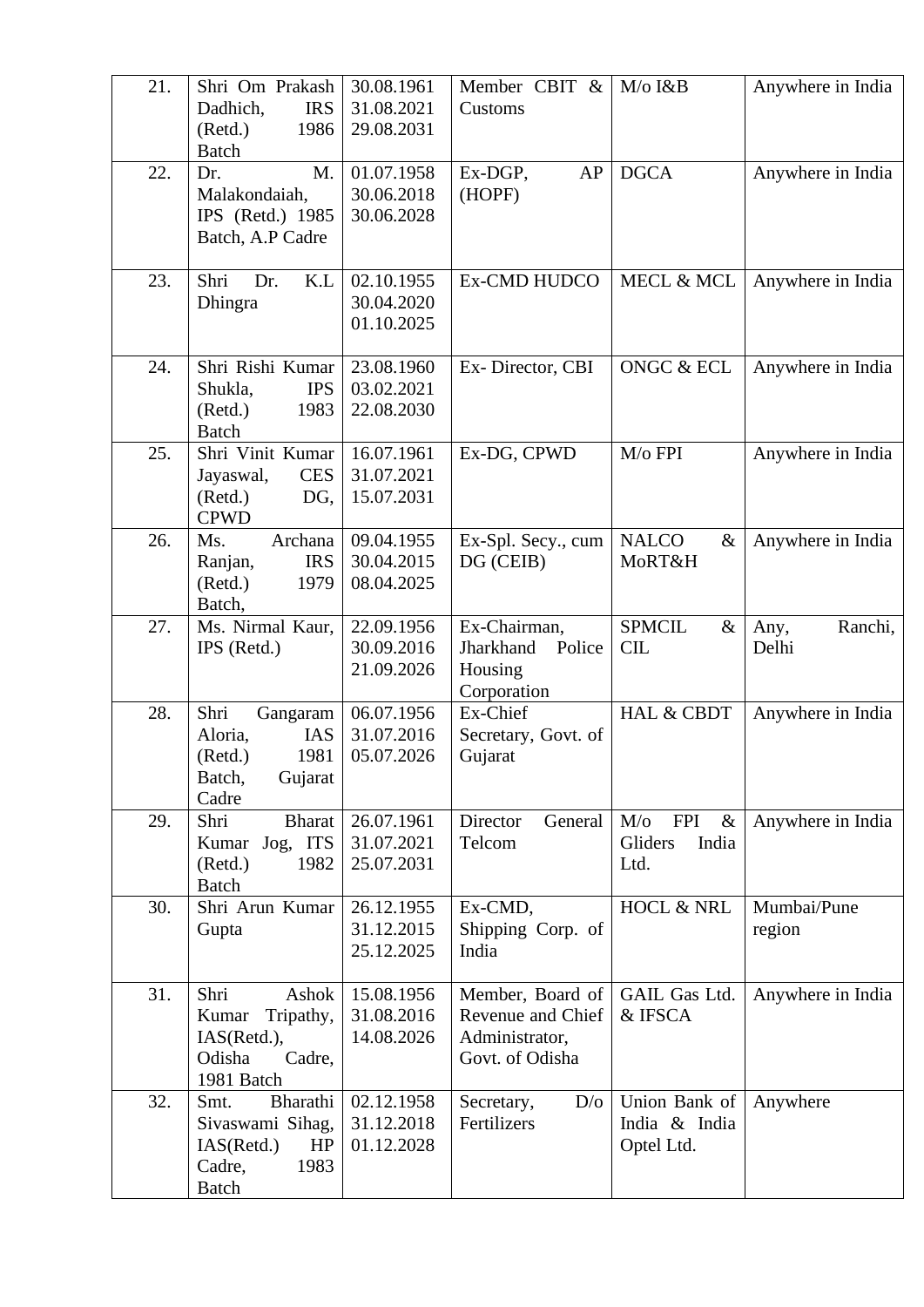| 33. | Shri Asha Ram<br>Sihag, IAS(Retd.)<br>HP Cadre, 1983 | 01.01.1960<br>31.12.2019<br>31.12.2029 | $M$ /o<br>Secretary,<br>Heavy<br>Industries<br>Public<br>$\&$ | P&S Bank and<br><b>DAHD</b>           | Anywhere                    |
|-----|------------------------------------------------------|----------------------------------------|---------------------------------------------------------------|---------------------------------------|-----------------------------|
|     | <b>Batch</b>                                         |                                        | Enterprises                                                   |                                       |                             |
| 34. | Shri Vijai Prakash                                   | 07.07.1959                             | Member (Material                                              | <b>IOCL &amp; NPC</b>                 | Anywhere in India           |
|     | Pathak,                                              | 31.07.2019                             | Management),                                                  |                                       |                             |
|     | IRSS(Retd.),<br>1980 Batch                           | 06.07.2029                             | Railway Board                                                 |                                       |                             |
| 35. | Shri Paul Antony,                                    | 27.06.1958                             | Chief<br>Secretary                                            | <b>GSL</b>                            | Anywhere<br>in              |
|     | IAS(Retd.),                                          | 30.06.2018                             | Govt. of Kerala                                               |                                       | Kerala                      |
|     | Kerala<br>Cadre                                      | 26.06.2028                             |                                                               |                                       |                             |
|     | 1983 Batch                                           |                                        |                                                               |                                       |                             |
| 36. | Shri P.K. Dash,                                      | 03.04.1954                             | Principal                                                     | Bank of India                         | N <sub>o</sub><br>specific  |
|     | IAS(Retd.), 1981                                     | 30.04.2014                             | Secretary/<br>Addl.                                           | $\&$ DCIL                             | preference                  |
|     | <b>Batch</b>                                         | 02.04.2024                             | Chief<br>Secretary,                                           |                                       |                             |
|     |                                                      |                                        | Govt. of Madhya                                               |                                       |                             |
|     |                                                      |                                        | Pradesh                                                       |                                       |                             |
| 37. | Shri<br>Saurabh<br>Chandra,                          | 11.04.1955<br>30.04.2015               | M/o<br>Secretary,<br>Petroleum<br>$\&$                        | <b>RITES &amp; DPT</b>                | Anywhere in India           |
|     | IAS(Retd.),<br>UP                                    | 10.04.2025                             | <b>Natural Gas</b>                                            |                                       |                             |
|     | Cadre,<br>1978                                       |                                        |                                                               |                                       |                             |
|     | <b>Batch</b>                                         |                                        |                                                               |                                       |                             |
| 38. | Shri<br>Arunendra                                    | 13.12.1954                             | Chairman,                                                     | <b>REIL &amp; IFCI</b>                | Anywhere in India           |
|     | Kumar, IRSME,                                        | 31.12.2014                             | Railway Board &                                               |                                       |                             |
|     | 1976 Batch                                           | 12.12.2024                             | Ex-officio                                                    |                                       |                             |
|     |                                                      |                                        | Principal Secretary                                           |                                       |                             |
| 39. | Shri<br>S<br>Rajan<br><b>IAS</b><br>Katoch,          | 03.02.1956<br>29.02.2016               | Secy., D/o Heavy                                              | UCO Bank &<br><b>CSIR</b>             | Anywhere in India           |
|     | (Retd.)<br>1979                                      | 02.02.2026                             | Industry                                                      |                                       |                             |
|     | Batch,<br>M.P.                                       |                                        |                                                               |                                       |                             |
|     | Cadre                                                |                                        |                                                               |                                       |                             |
| 40. | Shri<br>Prasant                                      | 14.08.1960                             | Spl.                                                          | Secy.,   EIL & Konkan   New Delhi     |                             |
|     | <b>IFoS</b><br>Kumar,                                | 31.08.2020                             | Ministry of Rural   LNG Ltd.                                  |                                       |                             |
|     | (Retd.)<br>Madhya                                    | 13.08.2030                             | Development                                                   |                                       |                             |
|     | Pradesh 1985                                         |                                        |                                                               |                                       |                             |
| 41. | Shri<br>Shekhar<br>Prasad Singh, IAS                 | 07.01.1958<br>31.01.2018               | Chief<br>Secy.<br>to<br>Govt.<br>of                           | <b>PGCIL</b><br>$\&$<br><b>NEEPCO</b> | Hyderabad<br>$\&$<br>Mumbai |
|     | (Retd.)<br>1983                                      | 06.01.2028                             | Telangana                                                     |                                       |                             |
|     | Batch, Telangana                                     |                                        |                                                               |                                       |                             |
|     | Cadre                                                |                                        |                                                               |                                       |                             |
| 42. | Capt.<br>Anoop                                       | 21.08.1960                             | Ex-CMD,<br>The                                                | <b>NPCIL</b><br>$\&$                  | Anywhere in India           |
|     | Kumar Sharma                                         | 11.09.2019                             | Shipping                                                      | <b>OICL</b>                           |                             |
|     |                                                      | 20.08.2030                             | Corporation<br>of                                             |                                       |                             |
|     |                                                      |                                        | India                                                         |                                       |                             |
| 43. | Manisha<br>Mrs.<br>IAS<br>Nanda,                     | 26.05.1959<br>31.05.2019               | Addl.<br>Chief<br>Secretary (PWD &                            | <b>BBMB</b><br>$\&$<br><b>IPPB</b>    | Delhi                       |
|     | (Retd.)<br>Batch,                                    | 25.05.2029                             | Revenue) to<br>the                                            |                                       |                             |
|     | 1985, HP Cadre                                       |                                        | Govt. of H.P.                                                 |                                       |                             |
| 44. | Shri<br>Pradeep                                      | 03.02.1961                             | Member                                                        | <b>BPRL</b><br>$\&$                   | Anywhere in India           |
|     | <b>IRSSE</b><br>Kumar,                               | 28.02.2021                             | (Infrastructure),                                             | <b>HECL</b>                           |                             |
|     | (Retd.)<br>1981                                      | 02.02.2031                             | Railway Board                                                 |                                       |                             |
|     | Exam Batch                                           |                                        |                                                               |                                       |                             |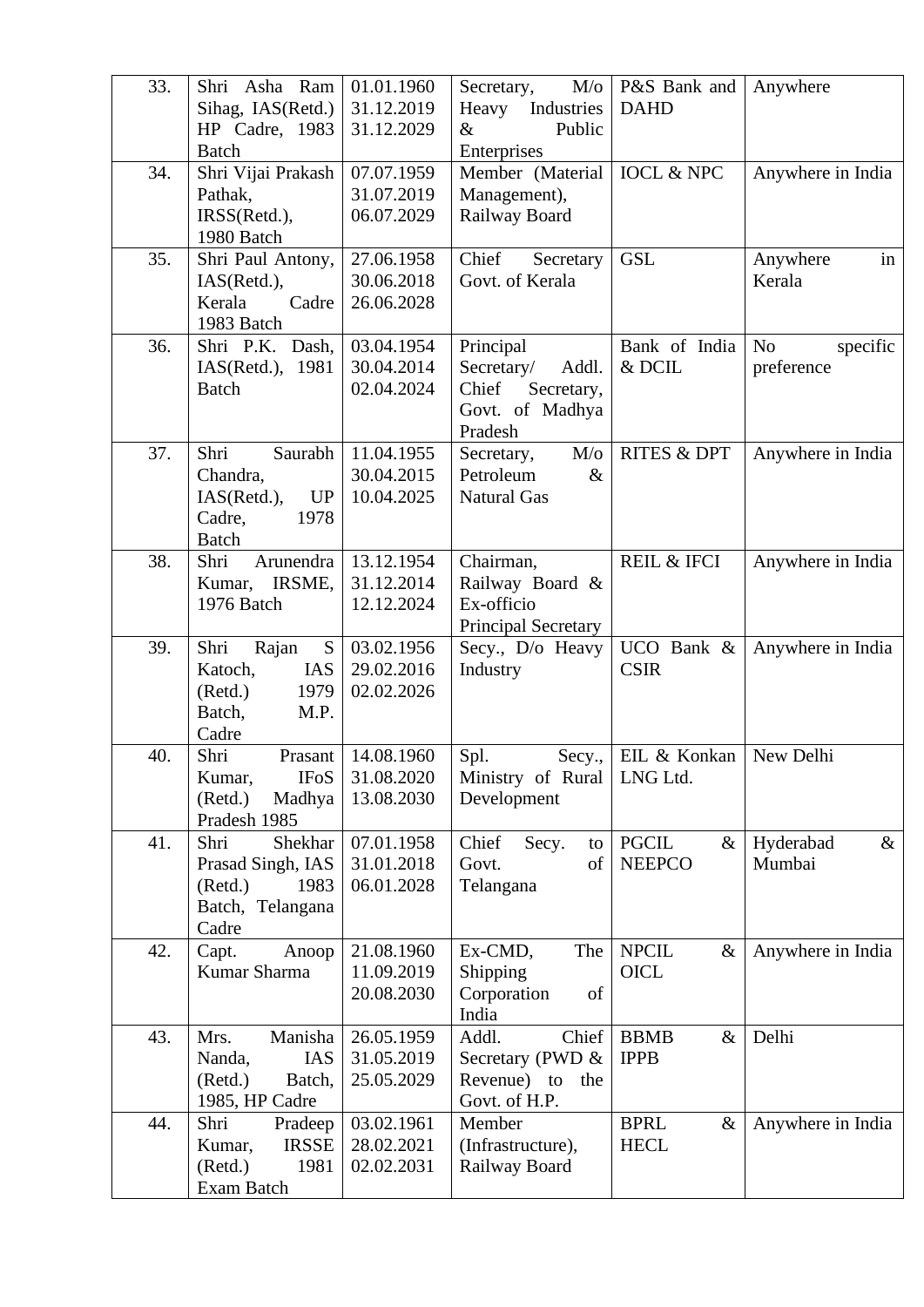| 45. | Arundhaty<br>Ms.<br><b>IPoS</b><br>Ghosh,<br>1986<br>(Retd.)<br><b>Batch</b>                | 30.08.1960<br>31.08.2020<br>29.08.2030 | DG,<br>Postal<br>Services                                           | AICIL & GSI                                                            | Anywhere in India                                                                                                     |
|-----|---------------------------------------------------------------------------------------------|----------------------------------------|---------------------------------------------------------------------|------------------------------------------------------------------------|-----------------------------------------------------------------------------------------------------------------------|
| 46. | Shri Sunil Kumar<br>Sharma                                                                  | 22.09.1956<br>30.09.2016<br>21.09.2026 | CMD in (Bharat<br>Electronics<br>Ltd.<br>Schedule-A PSU             | <b>ECIL &amp; HPCL</b>                                                 | Anywhere in India                                                                                                     |
| 47. | Shri<br>Jagdish<br>Chander Sharma,<br>IAS (Retd.) 1985<br>Batch,<br>Andhra<br>Pradesh Cadre | 15.04.1957<br>30.04.2017<br>14.04.2027 | Chief<br>Special<br>Secy., Govt.<br>of<br>Andhra Pradesh            | NMDC $&$<br><b>HPCL</b>                                                | Anywhere in India                                                                                                     |
| 48. | Shri<br>Aditya<br>Kumar<br>Mittal,<br><b>IRSE</b><br>(Retd.)<br>1978 batch                  | 22.08.1957<br>31.08.2017<br>21.08.2027 | Ex-Member<br>Engineering/<br>Railway Board                          | MFL & NICL                                                             | Anywhere in India                                                                                                     |
| 49. | Shri<br>Divya<br>Sinha,<br>Prakash<br>IPS (Retd.), 1979,<br>Tripura                         | 26.09.1955<br>25.09.2020<br>25.09.2025 | $Ex-$<br>Central<br>Information<br>Commissioner                     | RBI and B&R                                                            | Delhi                                                                                                                 |
| 50. | Shri Bipin Bihari<br>Mallick,<br>IAS<br>(Retd.), MH 1986<br>Cadre                           | 20.02.1960<br>29.02.2020<br>19.02.2030 | Addl. Chief Secy.,<br>Govt.<br>of<br>Maharashtra<br>and<br>MD, MSFC | SMP, Kolkata<br>& CMP&DI                                               | Bhubaneswar,<br><b>New</b><br>Delhi<br>Bengaluru                                                                      |
| 51. | K<br>Shri<br>$\mathbf{A}$<br>IAS<br>Mangotra,<br>(Retd.), 1978<br>Batch, Manipur            | 25.06.1953<br>30.06.2013<br>24.06.2023 | Secy. to GoI, D/o<br>Border<br>Management,<br><b>MHA</b>            | ESIC & HLL<br>Lifecare Ltd.                                            | New Delhi                                                                                                             |
| 52. | Shri<br><b>MN</b><br>Krishnamurthy,<br>IPS (Retd.)                                          | 19.02.1955<br>28.02.2015<br>18.02.2025 | General<br>Director<br>of Police                                    | <b>BBJCCL</b><br>$\&$<br><b>BRBNM</b>                                  | Delhi/Bombay/<br>Calcutta<br>and<br>Bangaluru                                                                         |
| 53. | Shri<br>Pidatala<br>Sridhar,<br><b>IRS</b><br>1984<br>(Retd.),<br><b>Batch</b>              | 01.11.1960<br>31.10.2020<br>31.10.2030 | Chief<br>Pr.<br>Commissioner<br><b>Income Tax</b>                   | <b>CPCL</b><br>$\&$<br><b>GRSEL</b>                                    | Hyderabad,<br>Bengaluru,<br>Visakhapatnam,<br>Chennai<br>$\&$<br>anywhere<br>in<br>Telagngana,<br>AP<br>and Karnataka |
| 54. | Shri<br>$\mathbf P$<br>Mallikharjuna<br>Rao, IFoS (Retd.),<br>1985, AP Cadre                | 04.05.1958<br>31.08.2018<br>03.05.2028 | Chief<br>Pr.<br>Conservator<br>of<br>Forest                         | <b>MIDHANI</b><br>&<br><b>NCL</b>                                      | Hyderabad,<br>Vishakhapatnam<br>Anywhere in<br><b>or</b><br>India                                                     |
| 55. | Mrs.<br>Gauri<br><b>IAS</b><br>Kumar,<br>(Retd.),<br>1979<br>Gujarat                        | 16.08.1955<br>31.08.2015<br>15.08.2025 | $(Cor d \& )$<br>Secy.,<br>Cabinet<br>P.G.<br>Secretariat           | <b>NHAI</b><br>&<br><b>NPCIL</b>                                       | N <sub>o</sub><br>specific<br>preference                                                                              |
| 56. | Shri<br>Umesh<br><b>Vasant Dhatrak</b>                                                      | 28.09.1959<br>30.09.2019<br>27.09.2029 | Ex-CMD, RCFL                                                        | <b>Bank</b><br>of<br>Maharashtra<br><b>HSCC</b><br>and<br>(India) Ltd. | Anywhere in India                                                                                                     |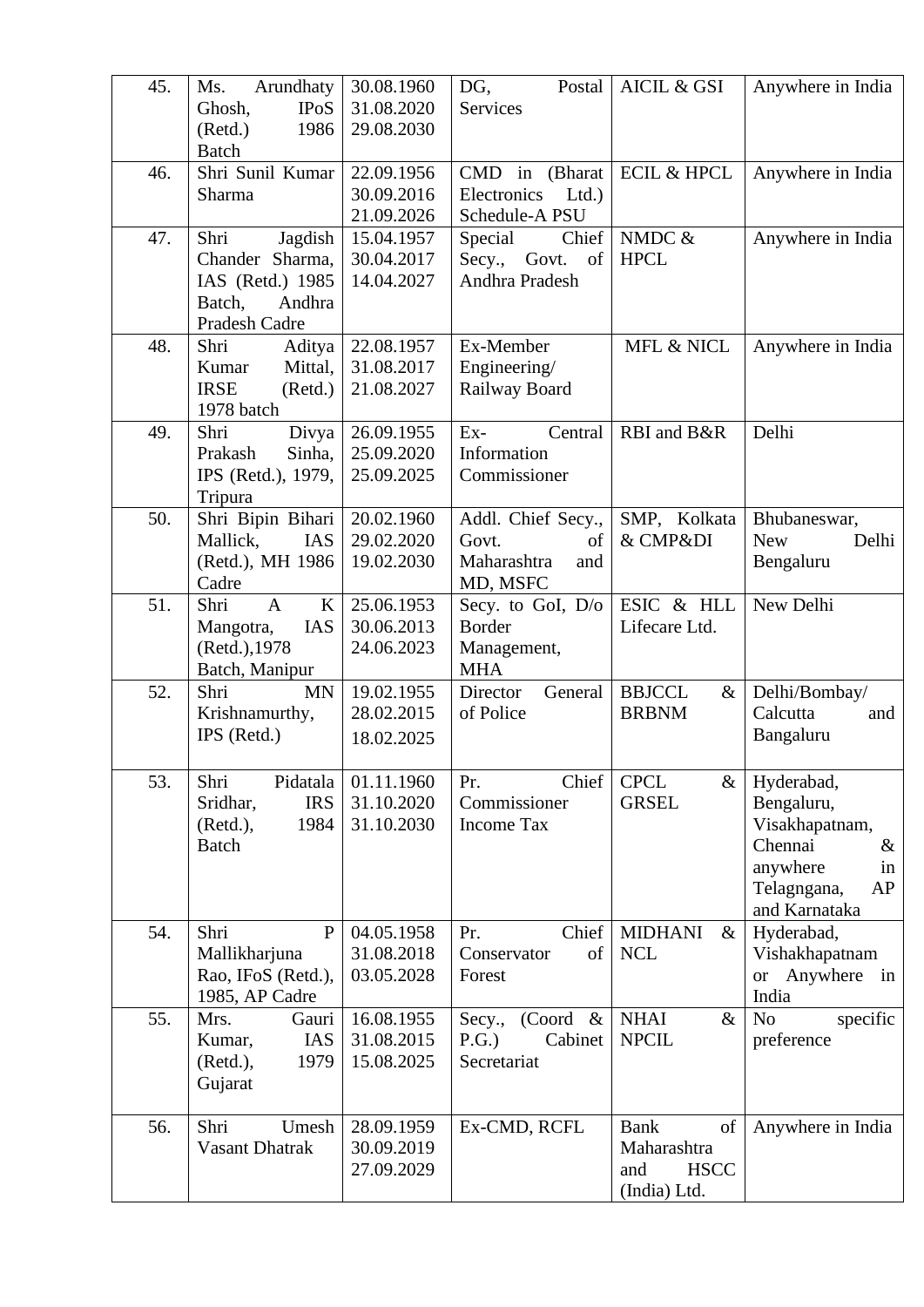| 57. | Shri S. Ravi, IRS<br>(Retd.)                                                    | 11.06.1954<br>30.06.2014<br>10.06.2024 | Chief<br>Principal<br>Commissioner,<br>Income Tax, TN &<br>Puducherry         | <b>NCGTC</b><br>&<br><b>BBMB</b>    | Chennai, Mumbai,<br>Bengaluru                                                  |
|-----|---------------------------------------------------------------------------------|----------------------------------------|-------------------------------------------------------------------------------|-------------------------------------|--------------------------------------------------------------------------------|
| 58. | Shri Seshagiri Rao<br><b>IRSSF</b><br>Annangi,<br>(Retd.)                       | 07.08.1959<br>31.08.2019<br>06.08.2029 | Ex-CMD, TCIL                                                                  | <b>THDCIL</b><br>$\&$<br><b>BDL</b> | Anywhere in India                                                              |
| 59. | Shri<br>D.R.S.<br>Chaudhary,<br>IAS<br>(Retd.)                                  | 12.08.1953<br>31.08.2013<br>11.08.2023 | Ex-Secretary,<br>M/o Steel                                                    | <b>CERSAI &amp;</b><br>Canara Bank  | New Delhi                                                                      |
| 60. | Shri<br>Ashok<br>Kumar Garg, ITS<br>(Retd.)                                     | 01.06.1956<br>31.05.2014<br>30.05.2026 | CMD, MTNL                                                                     | RFCL &<br><b>MSTC</b>               | Delhi, NCR                                                                     |
| 61. | Shri Anil Kumar,<br>IAS (Retd.), 1976<br>Batch, Nagaland<br>Cadre               | 17.05.1953<br>31.05.2013<br>16.05.2023 | Secretary, D/o<br>Ayush                                                       | SPMCIL &<br><b>PGCIL</b>            | Delhi, Noida,<br>Faridabad and<br>Gurugram                                     |
| 62. | Dr. Joginder Paul<br>IAS<br>Sharma,<br>(Retd.),<br>1981<br>Batch, U.P. Cadre    | 15.12.1953<br>31.12.2013<br>14.12.2023 | Principal<br>Secretary, Govt. of<br><b>UP</b>                                 | <b>UIICL &amp; BEL</b>              | Anywhere in India                                                              |
| 63. | Shri<br>A.<br>Vijay<br><b>IRS</b><br>Anand,<br>(Retd.)                          | 10.08.1956<br>30.08.2016<br>09.08.2026 | Chief<br>Principal<br>Commissioner<br>Customs                                 | <b>UIICL &amp; IREL</b>             | Bangalore,<br>Chennai,<br>Hyderabad, Delhi,<br>Mumbai,<br>Ahmedabad            |
| 64. | Sh. Salil Kumar<br>Jha,                                                         | 18.07.1953<br>31.07.2013<br>17.07.2023 | MD, HAL                                                                       | <b>BNPM &amp; Bank</b><br>of India  | Anywhere in India                                                              |
| 65. | Sh. Pradeep<br>Kumar Jajoria,<br>IAS (Retd.), 1984<br>Batch, Jharkhand<br>Cadre | 17.02.1957<br>28.02.2017<br>16.02.2027 | Ex-DG, Shri<br>Krishna Institute<br>of Public<br>Administration,<br>Jharkhand | NCGTC and<br><b>CCI</b>             | Delhi,<br>Mumbai,<br>Bengaluru,<br>Hyderabad,<br>Kolkata and State<br>capitals |
| 66. | Sh. V.P. Haran,<br>IFS (Retd.)                                                  | 16.07.1954<br>31.07.2014<br>15.07.2024 | Ambassador of<br>India, Bhutan<br>(Secretary to Govt.<br>of India)            | MFL & NCL                           | Delhi, Bengaluru,<br>Chennai, Mumbai,<br>Ahmedabad, Pune,<br>Kolkata           |
| 67. | Sh. Anil Kaushal,<br>ITS(Retd.)                                                 | 17.06.1954<br>30.06.2014<br>16.06.2024 | Member, TRAI                                                                  | M/o Education<br>& WCL              | New Delhi                                                                      |
| 68. | Shri<br>Sanjeev<br>Behari,<br><b>IRS</b><br>(Retd)                              | 02.05.1956<br>28.03.2016<br>01.05.2026 | Ex-Chairman<br>CCE&ST,<br>Settlement<br>Commission                            | <b>GAIL &amp; SECL</b>              | <b>New</b><br>Delhi/Anywhere<br>in India                                       |
| 69. | Shri Sunil Kumar<br>Chourasia, IOFS<br>(Retd.)                                  | 23.06.1958<br>30.06.2018<br>22.06.2028 | Ex-DGOF $&$<br>Chairman, OFB,<br>Kolkata                                      | <b>MRPL</b><br>&<br><b>AYCL</b>     | Anywhere in India                                                              |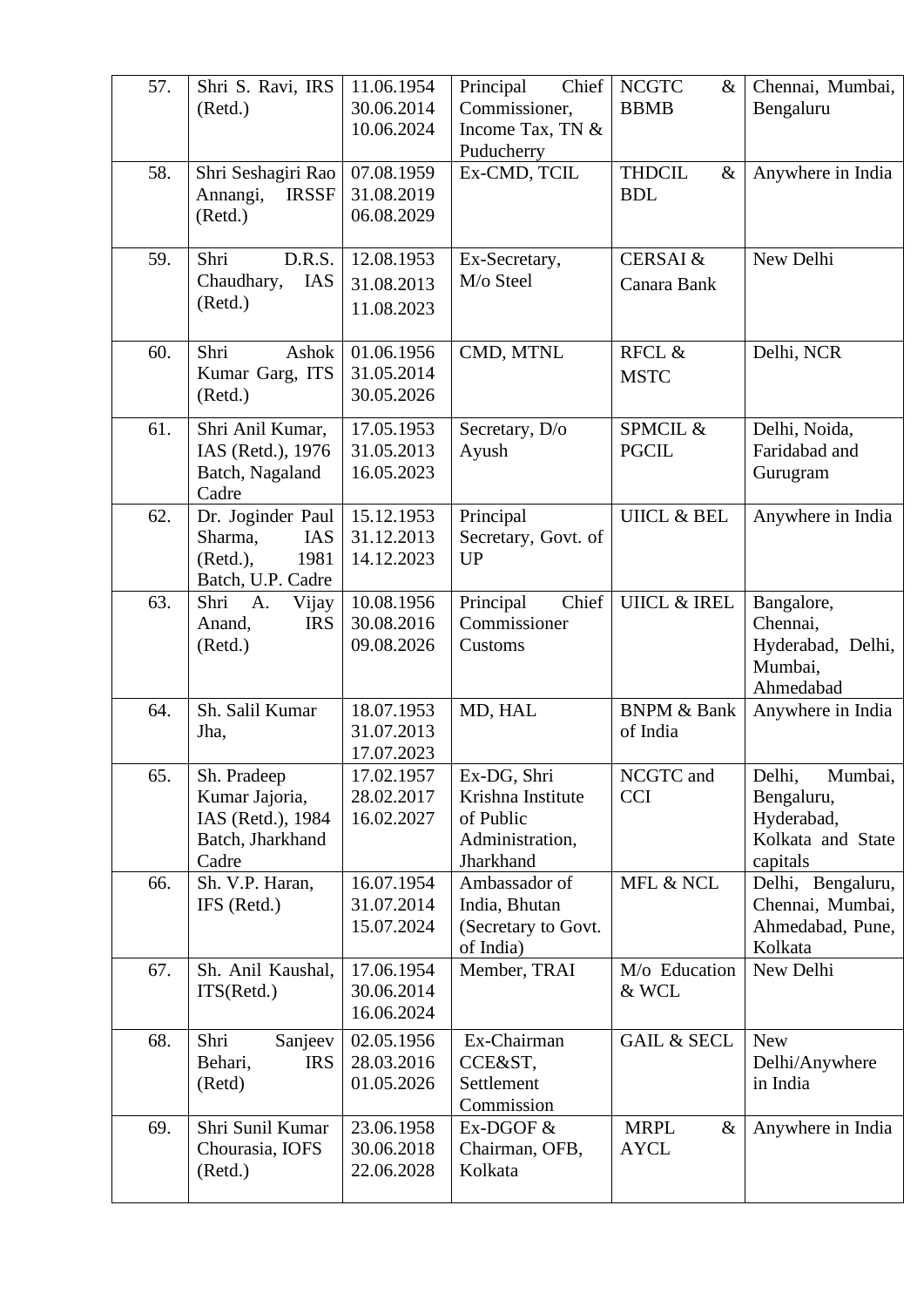| 70. | Shri Arun Jha,<br>IAS (Retd.)                                                       | 15.08.1958<br>31.08.2018<br>14.08.2028 | Ex-Secretary to<br>GOI, M/o Social<br>Justice &<br>Empowerment          | NBCC,<br><b>Bank</b><br>of Maharashtra                  | Delhi<br><b>NCR</b><br>$\&$<br>Mumbai<br>and<br>anywhere in India                   |
|-----|-------------------------------------------------------------------------------------|----------------------------------------|-------------------------------------------------------------------------|---------------------------------------------------------|-------------------------------------------------------------------------------------|
| 71. | Mrs. Vijaya<br>Kanth, IRAS<br>(Retd.)                                               | 09.06.1953<br>30.06.2013<br>08.06.2023 | Financial<br>Commissioner,<br>Railway                                   | Railtel<br>and<br>R&B                                   | Chennai/Bangalor<br>e/Trichy                                                        |
| 72. | Shri Sudhir<br>Kumar, IAS<br>(Retd.)<br>$(UP-1978)$                                 | 31.05.1955<br>31.05.2015<br>30.05.2025 | Secretary to GoI,<br>D/o Food & Public<br>Distribution                  | Chennai<br>Port<br>Trust & WCL                          | Anywhere in India                                                                   |
| 73. | Shri Debal Kumar<br>Gayen, IRSME<br>(Retd.)                                         | 08.06.1958<br>30.06.2018<br>07.06.2028 | <b>Member Staff</b><br>Railway Board &<br>Ex-officio<br>(Secretary GOI) | NHDC & HCL                                              | Anywhere in India<br>preferably<br>in<br>of<br>eastern states<br>the country        |
| 74. | Dr. Sarat Kumar<br>Acharya, Ex-<br><b>CMD</b>                                       | 15.07.1958<br>31.07.2018<br>14.07.2028 | NLC India Ltd.                                                          | <b>SCI &amp; PNB</b>                                    | Anywhere in India                                                                   |
| 75. | Shri Gogineni<br>Venkata Krishna<br>Rau                                             | 30.07.1954<br>30.07.2014<br>29.07.2024 | Ex-Addl. Chief<br>Secy. &<br>Development<br>Commissioner                | LIC & EIL                                               | No preference                                                                       |
| 76. | Shri Atul Sobti                                                                     | 20.06.1959<br>30.06.2019<br>19.06.2029 | Ex-CMD, BHEL                                                            | TFL & Konkan<br>LNG Ltd.                                | New Delhi                                                                           |
| 77. | Sh.<br>Vishwanath<br>IAS<br>Giriraj,<br>(Retd.)                                     | 02.10.1957<br>31.10.2017<br>01.10.2027 | Ex-Addl. Chief<br>Secy., Govt. of<br>Maharashtra                        | <b>Bharti</b><br>Prasar<br>& RBI                        | Mumbai,<br>Pune/Vadodara,<br>Surat (Gujarat)                                        |
| 78. | Shri Janak Digal,<br>IAS (Retd.)                                                    | 14.04.1957<br>30.04.2017<br>13.04.2027 | Ex-CMD, DFC &<br>Pr. Secretary, UD<br>Secretary, GNCTD                  | <b>NALCO</b><br>$\&$<br><b>IFCI</b>                     | Odisha & Delhi                                                                      |
| 79. | Shri Ved Prakash<br>Yajurvedi,<br><b>IOFS</b><br>(Retd.)                            | 26.01.1957<br>31.01.2017<br>25.01.2027 | Chairman of<br><b>Ordnance Factory</b><br>Board & DGOF                  | <b>FSNL</b><br>$\&$<br><b>NEEPCO</b>                    | New Delhi-NCR,<br>Mumbai, Kolkata,<br>Chennai,<br>Nagpur<br>Kanpur, Lucknow<br>etc. |
| 80. | Shri<br>Subhash<br>Chandra,<br>IAS<br>(Retd.) (Karnataka<br>Cadre<br>1986<br>Batch) | 22.12.1959<br>31.12.2019<br>21.12.2029 | Secy. (Defence<br>Production), M/o<br>Defence                           | NHIDCL &<br><b>Mazagon Dock</b><br>Shipbuilders<br>Ltd. | Delhi                                                                               |
| 81. | Cmde<br>Rakesh<br>Anand, IN (Retd.)                                                 | 20.11.1959<br>30.11.2019<br>19.11.2029 | Ex-CMD Mazagon<br>Dock Shipbuilders<br>Ltd.                             | <b>NFL</b><br>$\&$<br>Chennai<br>Port<br><b>Trust</b>   | Bangalore<br>$\&$<br>Mumbai                                                         |
| 82. | Shri E K Bharat<br>Bhushan,<br>IAS<br>(Retd.)                                       | 14.01.1955<br>31.01.2015<br>13.01.2025 | Ex-Chief<br>Secretary,<br>Kerala                                        | <b>BEML &amp; GSI</b>                                   | Anywhere in India                                                                   |
| 83. | Shri Prem Chand<br>Pankaj                                                           | 05.06.1956<br>30.06.2016<br>04.06.2026 | Ex-CMD,<br><b>NEEPCO</b>                                                | NMPT & IDBI                                             | Anywhere in India                                                                   |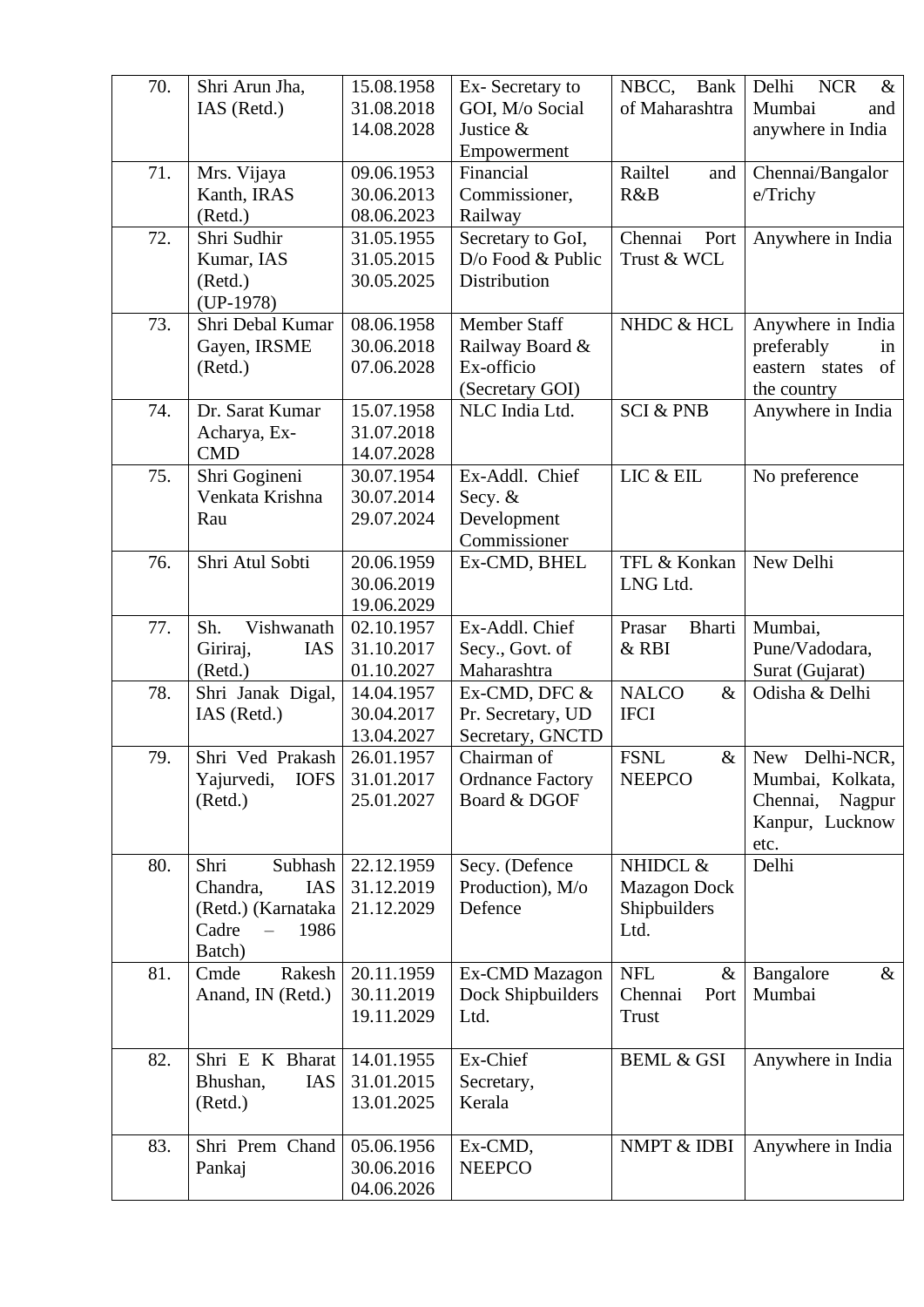| 84. | Shri Arvind Ray,       | 08.01.1960 | Ex-CMD, DSCSC           | MRVC & HIL             | Delhi                      |
|-----|------------------------|------------|-------------------------|------------------------|----------------------------|
|     | IAS<br>(Retd.)         | 31.01.2020 |                         | (India) Ltd.           |                            |
|     | (AGMUT) 1984           | 07.01.2030 |                         |                        |                            |
| 85. | Ravindra<br>Dr.        | 31.05.1957 | Ex-Member,              | <b>NDMC</b><br>$\&$    | N <sub>o</sub><br>specific |
|     | Kumar Srivastava,      | 31.05.2017 | <b>Board of Revenue</b> | <b>IDBI</b>            | preference                 |
|     | IAS (Retd.)            | 30.05.2027 |                         |                        |                            |
| 86. | Javeed<br>Shri         | 15.03.1960 | Ex-DG, Fire             | <b>ITI</b> Limited     | Delhi,<br>Mumbai,          |
|     | Ahmad,<br><b>IPS</b>   | 31.03.2020 | Services, UP            |                        | any other location         |
|     | (Retd.)                | 14.03.2030 |                         |                        |                            |
| 87. | Shri Hem Kumar         | 01.04.1957 | Secretary, D/o          | <b>NAFED</b><br>$\&$   | N <sub>o</sub><br>specific |
|     | Pande,<br><b>IAS</b>   | 31.03.2017 | <b>Consumer Affairs</b> | Instrumentation        | preference                 |
|     | (Retd.)                | 31.03.2027 |                         | Ltd.                   |                            |
|     | $(WB-1982)$            |            |                         |                        |                            |
| 88. | Shri Anand Deep,       | 14.03.1957 | Chief<br>Principal      | SMP, Kolkata           | N <sub>o</sub><br>specific |
|     | IRS (Retd.)            | 31.03.2017 | Commissioner,           | and MIDHANI            | preference                 |
|     |                        | 13.03.2027 | Income Tax, UP          |                        |                            |
| 89. | Sh. V. Kannan          | 25.12.1954 | CMD,<br>Vijaya          | <b>DFCCIL</b><br>$\&$  | Anywhere in India          |
|     |                        | 31.12.2014 | <b>Bank</b>             | <b>MPT</b>             |                            |
|     |                        | 24.12.2024 |                         |                        |                            |
| 90. | Shri<br>Arun           | 29.09.1954 | Ex- Special DG,         | <b>ONGC</b>            | Anywhere in India          |
|     | Chandra<br>Verma,      | 30.09.2014 | <b>CISF</b>             |                        |                            |
|     | IPS (Retd.)            | 28.09.2024 |                         |                        |                            |
| 91. | Shri Ajit Mohan        | 02.03.1957 | Ex-Secretary            | <b>GAIL &amp; SAIL</b> | New Delhi                  |
|     | Sharan,<br>IAS         | 31.03.2017 | of<br>Ministry          |                        |                            |
|     | (Retd.)                | 01.03.2027 | <b>AYUSH</b>            |                        |                            |
| 92. | Shah,<br>Sh. Najib     | 11.03.1957 | Chairman, CBIC          | <b>IBoM</b><br>and     | Bengaluru,                 |
|     | IRS (Retd.)            | 31.03.2017 |                         | Indian Institute       | Chennai, Mumbai,           |
|     |                        | 10.03.2027 |                         | of Science             | Anywhere in India          |
|     |                        |            |                         |                        |                            |
| 93. | Shri<br>Devendra       | 01.03.1956 | Ex-Spl. DG, BSF         | ONGC Videsh            | Delhi                      |
|     | Kumar<br>Pathak,       | 28.02.2016 |                         | Ltd.                   |                            |
|     | IPS (Retd.)            | 28.02.2026 |                         |                        |                            |
|     |                        |            |                         |                        |                            |
| 94. | Shri<br>Sutanu         | 02.07.1954 | Ex- Secretary M/o       | NHPC & OIL             | Delhi,<br>Kolkata,         |
|     | <b>IAS</b><br>Behuria, | 31.07.2014 | <b>Heavy Industries</b> |                        | Mumbai,                    |
|     | (Retd.)                | 01.07.2024 |                         |                        | Bhubaneswar                |
| 95. | Dr. $(Ms.)$            | 22.11.1954 | Addl. Chief Secy.       | <b>MOIL</b><br>and     | Delhi, Bengaluru,          |
|     | Nivedita P.            | 30.11.2014 |                         | <b>DGCA</b>            | Kolkata, Mumbai,           |
|     | Haran, IAS             | 21.11.2024 |                         |                        | Pune, Ahmedabad,           |
|     | (Retd.)                |            |                         |                        | Kanpur                     |
|     |                        |            |                         |                        |                            |
| 96. | Shri Jagdish Prasad    | 10.08.1958 | Ex- Secretary, M/o      | <b>RFCL &amp; BIS</b>  | New Delhi/Jaipur           |
|     | Meena, IAS (Retd.)     | 31.08.2018 | Processing<br>Food      |                        |                            |
|     |                        | 09.08.2028 | Industries              |                        |                            |
| 97. | Shri S. Srinivasan,    | 03.01.1956 | Secy. & Member          | <b>BBJCCL</b><br>$\&$  | N <sub>o</sub><br>specific |
|     | IAS (Retd.)            | 31.01.2016 | (Fin.) D/o Space /      | <b>BCPL</b>            | preference                 |
|     |                        | 02.01.2026 | Atomic Energy /         |                        |                            |
|     |                        |            | <b>Earth Sciences</b>   |                        |                            |
| 98. | Dr. T. M. Bhasin       | 23.05.1956 | Former Vigilance        | <b>ONGC</b><br>$\&$    | No preference              |
|     |                        | 10.06.2019 | Commissioner,           | <b>IRCON</b>           |                            |
|     |                        | 22.05.2026 | <b>CVC</b>              |                        |                            |
|     |                        |            |                         |                        |                            |
|     |                        |            |                         |                        |                            |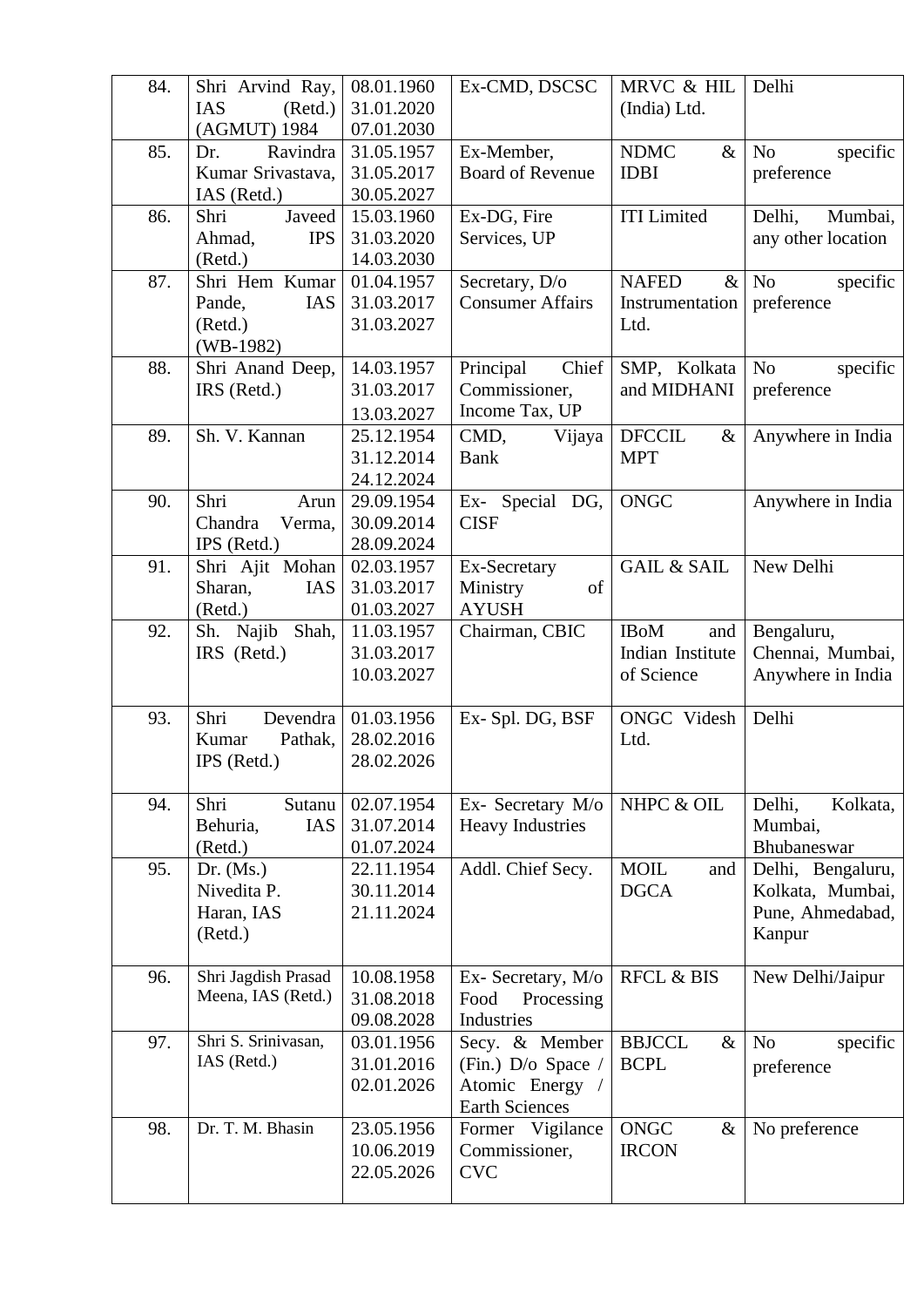| 99.          | Dr. Atanu<br>Purkayastha, IAS<br>(Retd.)                            | 01.03.1956<br>28.02.2016<br>28.02.2026               | Ex- Addl. Chief<br>Secretary, Govt. of<br>West Bengal                       | GIC & DVC                                                             | Mumbai, Kolkata                                 |
|--------------|---------------------------------------------------------------------|------------------------------------------------------|-----------------------------------------------------------------------------|-----------------------------------------------------------------------|-------------------------------------------------|
| 100.         | Sh Ramabhadran<br>Ramanujam, IAS<br>(Retd.)                         | 01.07.1954<br>30.06.2014<br>30.06.2024               | Ex-Secretary<br>to<br>Prime Minister                                        | <b>BPCL &amp; NLC</b>                                                 | Chennai, Delhi or<br>any other city             |
| 101.         | Shri Girraj Prasad<br>Gupta,<br><b>ICAS</b><br>(Retd)               | 23.08.1956<br>31.08.2016<br>22.08.2026               | Ex. CGA                                                                     | CPWD, Indian<br><b>Bank</b><br>and<br><b>CPCL</b>                     | N <sub>o</sub><br>specific<br>preference        |
| 102.         | Shri Ajai Kumar                                                     | 26.06.1953<br>30.06.2013<br>25.06.2023               | Ex-CMD,<br><b>Corporation Bank</b>                                          | SEBI, DAHD<br>and JNPT                                                | Anywhere in India                               |
| 103.         | Shri<br>Ashwani<br>Kumar,                                           | 28.02.1958<br>31.12.2017<br>27.02.2028               | Ex-CMD,<br>Dena<br><b>Bank</b>                                              | Kamarajar Port<br>Ltd.,<br><b>GAIL</b><br>Gas Ltd. and<br><b>HPCL</b> | Anywhere in India                               |
| 104.         | Shri M.J. Joseph,<br>ICAS (Retd.)                                   | 27.12.1956<br>31.12.2016<br>26.12.2026               | CGA, O/o CGA,<br>M/o Finance                                                | CoPT<br>HMT,<br>Indian<br>and<br>Institute<br>of<br>Science           | Bangalore                                       |
| 105.         | Shri Bam Bahadur<br>Singh                                           | 11.11.1959<br>30.11.2019<br>10.11.2029               | Ex-CMD, MSTC<br>Ltd., M/o Steel                                             | DVC, UIDAI<br>& GRSEL                                                 | Delhi/Kolkata                                   |
| 106.         | Shri Om Prakash<br>Singh, IPS (Retd.)                               | 02.01.1960<br>31.01.2020<br>01.01.2030               | Ex-DGP, UP                                                                  | Cochin<br>Shipyard Ltd.,<br>OIL and $D/O$<br>Post                     | Delhi                                           |
| 107.         | Shri<br>Hare<br>Krushna Dash.<br>IAS (Retd.), 1980<br>Gujarat Cadre | 18.04.1955<br>30.04.2015<br>17.04.2025               | Secy. GOI, Home<br>Ministry<br>(Inter<br>State)                             | OICL & NHB<br>and UCO Bank                                            | Delhi<br><sub>or</sub><br>Anywhere in India     |
| 108.         | Dr. Sanjay Kumar<br>Panda,<br><b>IAS</b><br>(Retd.)                 | 07.12.1955<br>31.12.2015<br>06.12.2025               | Ex- Secretary, M/o<br>Textiles                                              | NALCO,<br>NABARD and<br><b>HSCL</b>                                   | Bhubaneswar<br><sub>or</sub><br>Kolkata         |
| 109.         | Shri Radhakrishna<br>Kini<br><b>IPS</b><br>A,<br>(Retd.),           | 16.11.1957<br>30.11.2017<br>15.11.2027               | Ex-Secretary<br>(Security)                                                  | DTC, VOCPT<br>& HITES                                                 | South India                                     |
| 110.         |                                                                     |                                                      |                                                                             |                                                                       |                                                 |
|              | Bibhuti<br>Dr.<br><b>Bhusan Pattanaik</b>                           | 10.09.1954<br>30.09.2014<br>09.09.2024               | Ex-MD, CWC                                                                  | <b>Balmer</b><br>Lawrie,<br><b>IBoM</b><br>and<br><b>HECL</b>         | Anywhere in India                               |
| 111.<br>112. | Shri Rakesh Jain,<br>IA&AS (Retd.)<br>Meeran<br>Dr.                 | 18.08.1957<br>31.08.2017<br>17.08.2027<br>16.09.1957 | Ex-Dy.<br>Comptroller<br>$\&$<br><b>Auditor General</b><br>DG, Bureau<br>of | Canara<br>Bank,<br>NLC and IPPB<br>GAIL, Air                          | Anywhere in India<br>N <sub>o</sub><br>specific |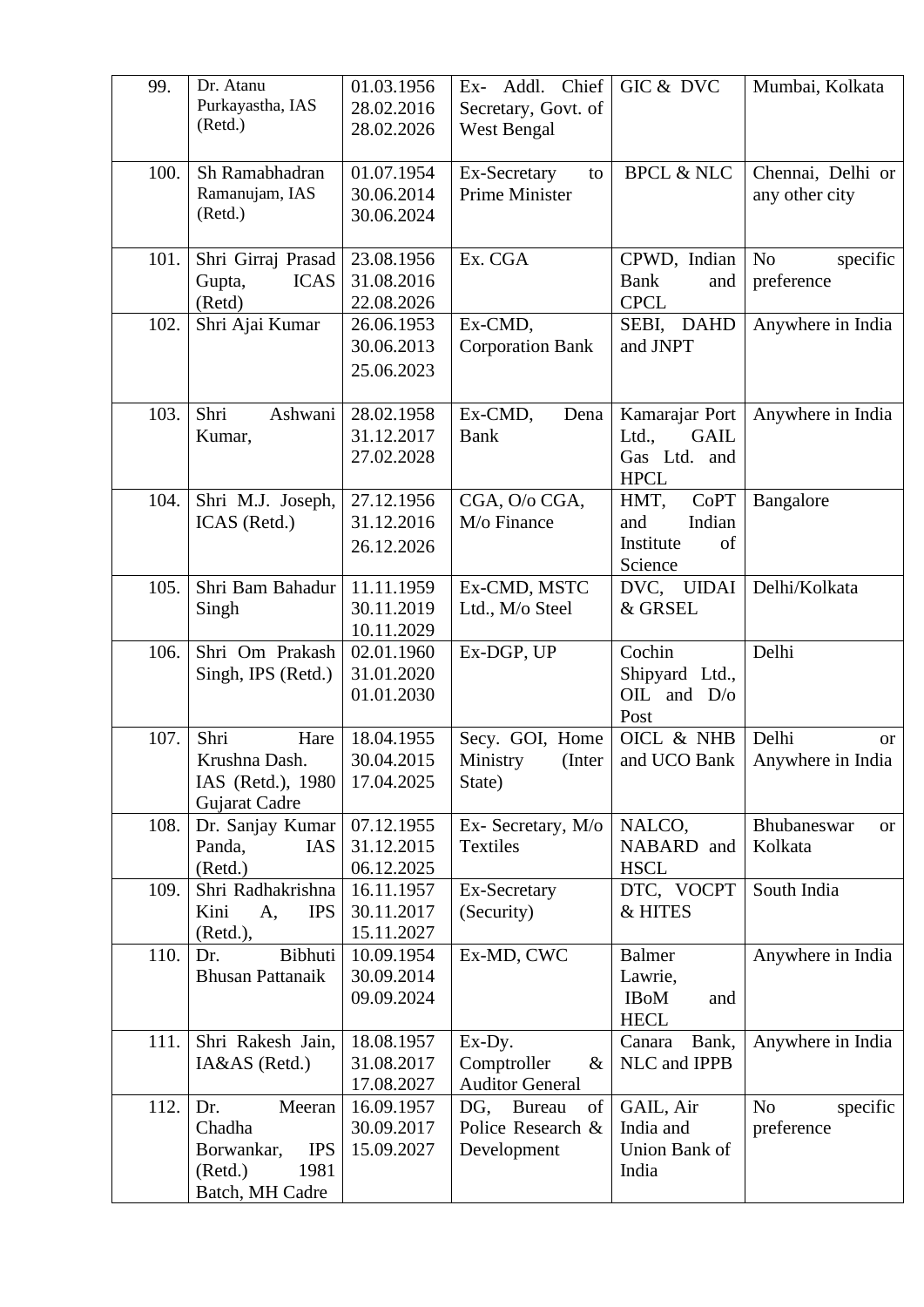| 113. | Smt. Rajni Sekhri<br>Sibal, IAS (Retd.)                                     | 20.02.1960<br>29.02.2020<br>19.02.2030 | Ex-Secretary, D/o<br>Fisheries                                       | SEBI, MHA<br>and EXIM<br><b>Bank</b>                                            | Anywhere<br>across<br>the country $-$ with<br>preference<br>for<br>Mumbai |
|------|-----------------------------------------------------------------------------|----------------------------------------|----------------------------------------------------------------------|---------------------------------------------------------------------------------|---------------------------------------------------------------------------|
| 114. | Shri<br>Jojneswar<br><b>IDES</b><br>Sharma,<br>(Retd.)                      | 01.09.1958<br>31.08.2018<br>31.08.2028 | Ex-Director<br>General Defence<br><b>Estates</b>                     | HSL, IOB and<br><b>RCF</b>                                                      | Guwahati, Delhi &<br>Pune<br>and<br>$\sqrt{or}$<br>anywhere in India      |
| 115. | Shri<br><b>B.</b><br>Prasada<br>Rao,                                        | 01.01.1954<br>31.12.2015<br>31.12.2023 | Ex-CMD BHEL                                                          | RINL, MECL<br>& BGC                                                             | Anywhere in India                                                         |
| 116. | Shri S K Sarkar,<br>IAS (Retd.)                                             | 18.07.1954<br>31.07.2014<br>17.07.2024 | Ex-Secretary<br><b>DoPT</b>                                          | $M$ / $\sigma$<br>Earth<br>Sciences,<br>TCIL & DPT                              | N <sub>o</sub><br>specific<br>preference                                  |
| 117. | Dr. Varesh Sinha,<br>IAS (Retd.) 1977<br><b>Batch</b>                       | 06.04.1954<br>31.10.2014<br>05.04.2024 | Chief Secretary,<br>Govt. of Gujarat                                 | REC.<br><b>SECIL</b><br>& PPT                                                   | Ahmedabad                                                                 |
| 118. | Shri<br>Animesh<br>Chauhan                                                  | 30.06.1957<br>30.06.2017<br>29.06.2027 | Ex-MD & CEO,<br>Oriental Bank of<br>Commerce                         | EPIL, NHAI &<br><b>HSCL</b>                                                     | Anywhere in India                                                         |
| 119. | Shri<br>Sudhir<br>IAS<br>Bhargava,<br>(Retd.), 1979 RJ<br>Cadre             | 12.01.1955<br>31.01.2015<br>11.01.2025 | Secy., M/o Social<br>Justice and<br>Empowerment &<br><b>CIC</b>      | MES/BRO,<br><b>REC &amp; BSNL</b>                                               | Delhi                                                                     |
| 120. | Sh. Rajiv,<br><b>IPS</b><br>(Retd.)                                         | 23.10.1953<br>26.02.2018<br>22.10.2023 | Ex-Vigilance<br>Commissioner,<br><b>CVC</b>                          | HAL, MPT &<br>DoT                                                               | Anywhere in India                                                         |
| 121. | Shri<br>Jagadip<br>Singh,<br>Narayan<br>IAS (Retd.), 1983,<br>Gujarat Cadre | 02.05.1959<br>30.11.2019<br>01.05.2029 | Chief Secretary of<br>Gujarat State                                  | <b>Bank</b><br>Central<br>of<br>India,<br>Cochin<br>Shipyard<br>Ltd<br>and BPCL | Delhi                                                                     |
| 122. | Rashmi<br>Smt.<br>Goel,<br><b>IRAS</b><br>(Retd.)                           | 08.12.1959<br>31.12.2019<br>07.12.2029 | Ex-GM, DLW,<br>M/o Railways                                          | BSNL, MTNL<br>and ESIC                                                          | New Delhi/NCR                                                             |
| 123. | Shri Bimal Julka,<br>IAS (Retd.), 1979<br>MP Cadre                          | 27.08.1955<br>31.08.2015<br>26.08.2025 | Ex-Central<br>Information<br>Commissioner                            | SECIL, IIMK<br>and IRCON                                                        | New Delhi                                                                 |
| 124. | Smt.<br>Seema<br>Bahuguna,<br><b>IAS</b><br>(Retd.), RJ 1983                | 14.09.1959<br>30.09.2019<br>13.09.2029 | Secy., D/o Public<br>Enterprises                                     | UIDAI,<br>$M$ /0<br>Education and<br><b>IFSCA</b>                               | New Delhi                                                                 |
| 125. | Smt.<br>Archana<br>Tiwari,<br>Pandey<br>IRS (Retd.)                         | 09.02.1960<br>29.02.2020<br>08.02.2030 | <b>Principal Director</b><br>General (Audit)<br>CBIC, M/o<br>Finance | <b>NTC</b><br>SJVNL,<br>& NRL                                                   | Delhi                                                                     |
| 126. | Shri<br>Kishore<br>Kumar Sansi                                              | 19.08.1957<br>31.08.2017<br>18.08.2027 | Ex-MD & CEO,<br>Vijaya Bank                                          | SAIL, DCIL &<br><b>HUDCO</b>                                                    | Anywhere in India                                                         |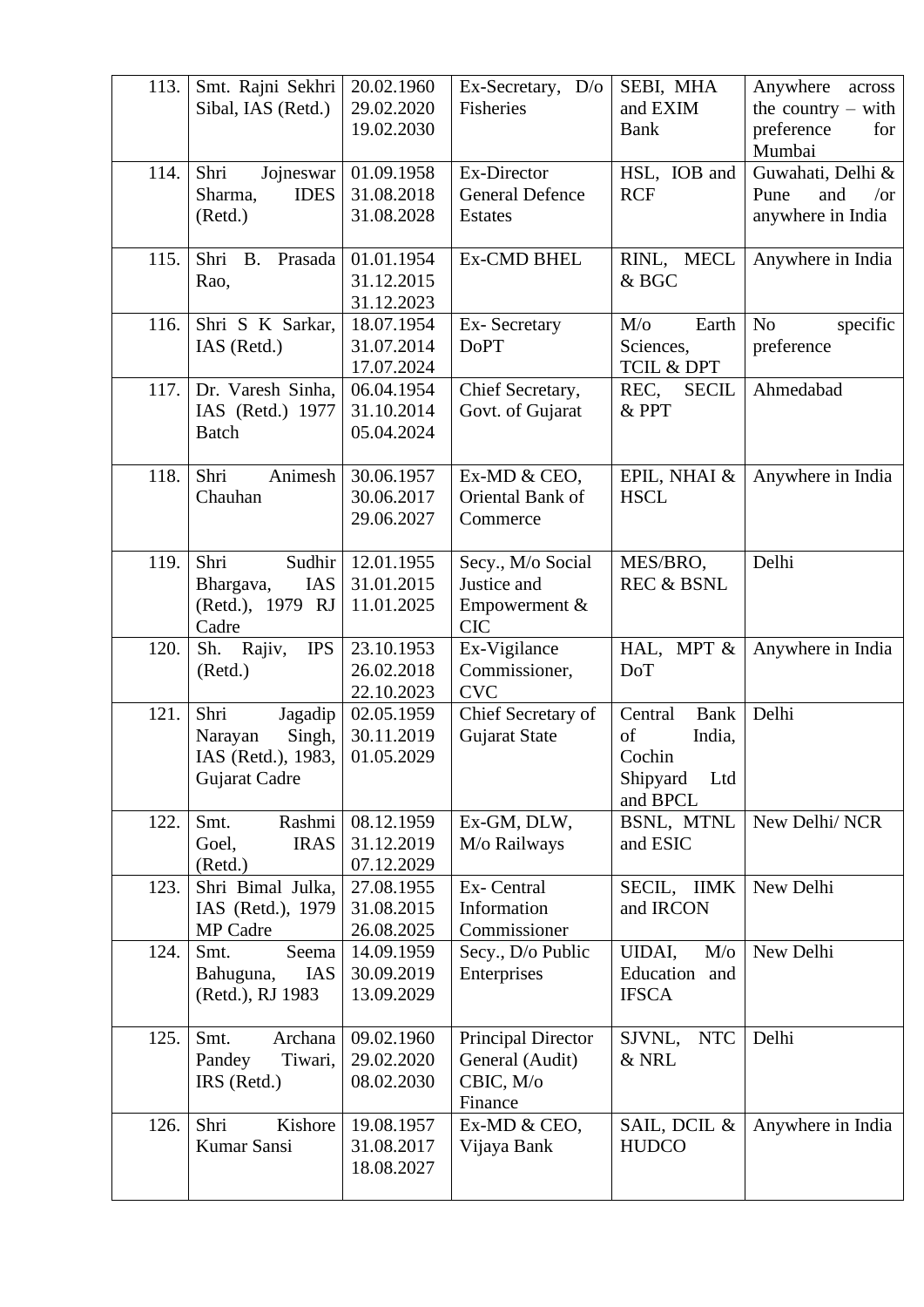| 127. | Smt. Rashmi       | 28.11.1958 | Secy., M/o             | DFCCIL,<br>D/O         | New Delhi                  |
|------|-------------------|------------|------------------------|------------------------|----------------------------|
|      | Verma, IAS        | 30.11.2018 | Tourism                | Revenue<br>$\&$        |                            |
|      | (Retd.)           | 27.11.2028 |                        | M/o I&B                |                            |
| 128. | Shri Lov Verma,   | 09.01.1956 | Secy., D/o             | NLC, NHB &             | Anywhere in India          |
|      | IAS (Retd.), 1978 | 31.01.2016 | Empowerment of         | <b>BIS</b>             |                            |
|      | <b>UP Cadre</b>   | 08.01.2026 | Persons with           |                        |                            |
|      |                   |            | Disabilities           |                        |                            |
| 129. | Shri Nathu Lal    | 18.08.1954 | Member Secretary,      | IIFCL, AVNL            | Delhi,<br>Jaipur,          |
|      | Meena, Indian     | 31.08.2014 | Law Commission         | & AWNL                 | <b>Bhopal</b>              |
|      | Legal Service     | 17.08.2024 | of India               |                        |                            |
|      |                   |            |                        |                        |                            |
| 130. | Shri Rajnisha     | 15.10.1953 | <b>Chief Resident</b>  | MIL, YIL &             | Anywhere in India          |
|      | Kumar Vaish,      | 31.10.2013 | Commissioner,          | <b>HOCL</b>            |                            |
|      | IAS (Retd.), 1978 | 14.10.2023 | Govt. of Tripura       |                        |                            |
|      | Tripura Cadre     |            |                        |                        |                            |
| 131. | Shri Ashish       | 16.02.1955 | Secy., D/o             | NHAI,<br><b>HMT</b>    | Anywhere in India          |
|      | Bahuguna, IAS     | 28.02.2015 | Agriculture and        | & MCL                  |                            |
|      | (Retd.), RJ Cadre | 15.02.2025 | Cooperation, M/o       |                        |                            |
|      |                   |            | Agriculture            |                        |                            |
| 132. | Shri Sadhu Ram    | 03.01.1956 | CMD, Corporation       | NTC, REIL &            | Preferred in New           |
|      | Bansal            | 31.01.2016 | <b>Bank</b>            | <b>CCL</b>             | Delhi<br><sub>or</sub>     |
|      |                   | 02.01.2026 |                        |                        | Anywhere in India          |
| 133. | Sh. Madhusudan    | 22.03.1956 | Ex-Secy. M/o UD        | SAIL, IOCL &           | New Delhi                  |
|      | Prasad, IAS       | 31.03.2016 |                        | <b>BCCL</b>            |                            |
|      | (Retd.)           | 21.03.2026 |                        |                        |                            |
| 134. | Sh. Aditya        | 03.01.1953 | Ex-Member              | P&S Bank               | N <sub>o</sub><br>specific |
|      | Prakash Mishra,   | 31.01.2013 | Engineering,           |                        | preference                 |
|      | IRSE (Retd.)      | 02.01.2023 | Railway Board and      |                        |                            |
|      |                   |            | Ex-Officio             |                        |                            |
|      |                   |            | Secretary, GoI         |                        |                            |
| 135. | Ms. Minnie        | 01.02.1953 | Ex-Chief               | <b>BBNL &amp; SBI</b>  | N <sub>o</sub><br>specific |
|      | Mathew, IAS       | 30.04.2013 | Secretary, Govt. of    |                        | preference                 |
|      | (Retd.)           | 31.01.2023 | Andhra Pradesh         |                        |                            |
| 136. | Sh. Girish        | 17.01.1953 | Secretary, M/o         | <b>SCI &amp; MHA</b>   | Anywhere in India          |
|      | Chandra           | 31.01.2013 | P&NG                   |                        |                            |
|      | Chaturvedi, IAS   | 16.01.2023 |                        |                        |                            |
|      | (Retd.)           |            |                        |                        |                            |
| 137. | Smt. Anita        | 21.09.1952 | Secy., D/o Land        | <b>HSCC</b><br>(India) | N <sub>o</sub><br>specific |
|      | Chaudhary, IAS    | 01.10.2012 | Resources, M/o         | Ltd. and EXIM          | preference                 |
|      | (Retd.), 1976     | 20.09.2022 | Rural                  | <b>Bank</b>            |                            |
|      | Batch, Haryana    |            | Development            |                        |                            |
|      | Cadre             |            |                        |                        |                            |
| 138. | Shri Om Prakash   | 15.07.1952 | <b>Ex-DG Narcotics</b> | MOIL & NPC             | Delhi<br>NCR/              |
|      | Singh Malik, IPS  | 31.07.2012 | <b>Control Bureau</b>  |                        | Rishikesh                  |
|      | (Retd.)           | 14.07.2022 |                        |                        |                            |
| 139. | Shri Venugopal    | 21.10.1952 | DGP, Kerala            | <b>NTPC</b><br>$\&$    | Anywhere<br>in             |
|      | K. Nair, IPS      | 31.10.2012 |                        | <b>NMDC</b>            | India, Preferred in        |
|      | (Retd.)           | 20.10.2022 |                        |                        | Delhi                      |
| 140. | Sh. Rudhra        | 23.06.1952 | Secy., M/o             | MEA & OIL              | Delhi, Bangalore           |
|      | Gangadharan,      | 30.06.2012 | Agriculture            |                        |                            |
|      | IAS (Retd.),      | 22.06.2022 |                        |                        |                            |
|      |                   |            |                        |                        |                            |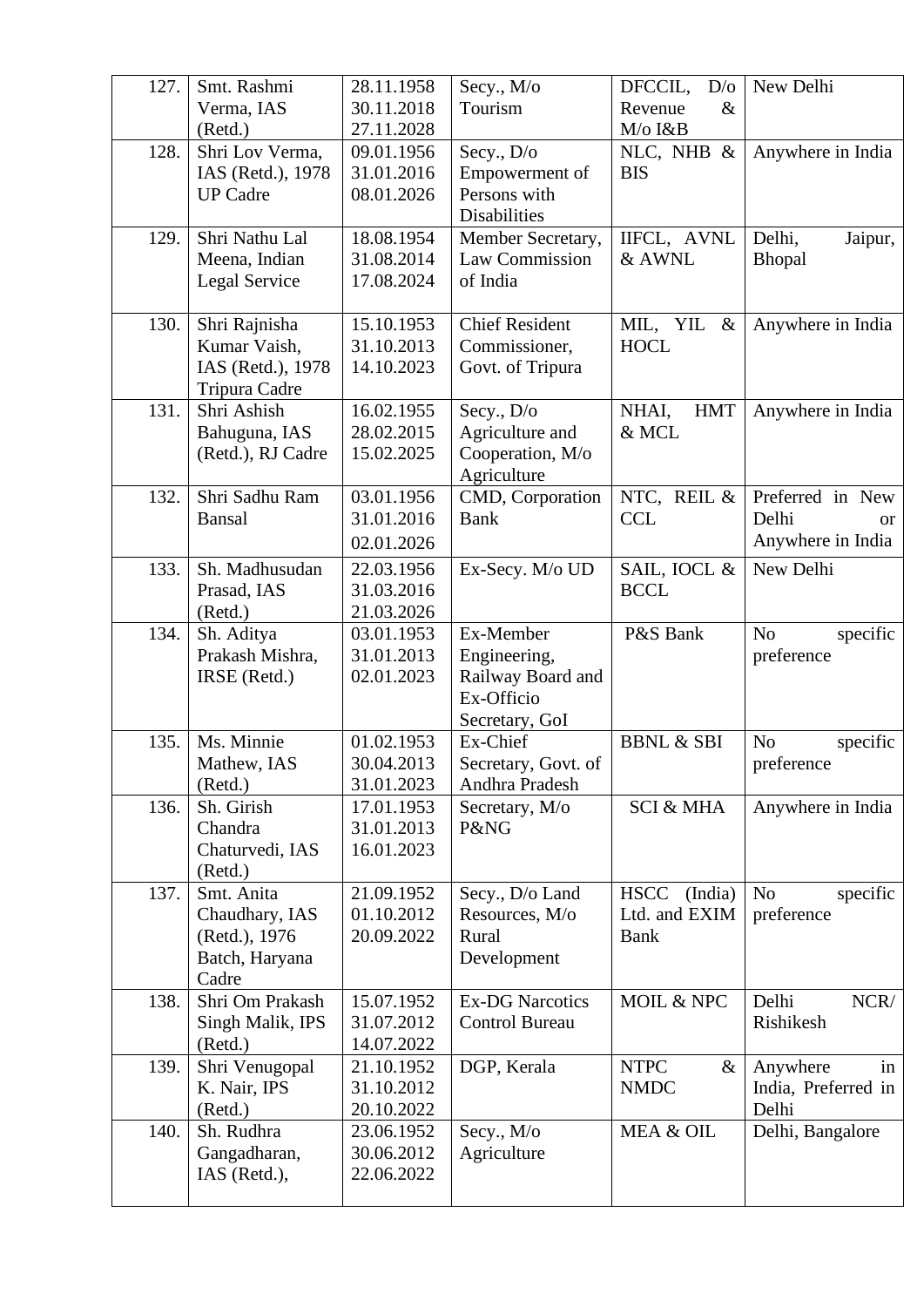| 141. | Shri Sunder Rajan                                                           | 06.09.1952                             | Whole time                                                 |              | N <sub>o</sub><br>specific                                                                                                     |
|------|-----------------------------------------------------------------------------|----------------------------------------|------------------------------------------------------------|--------------|--------------------------------------------------------------------------------------------------------------------------------|
|      | Raman                                                                       | 06.09.2017<br>05.09.2022               | Member (SEBI)                                              |              | preference                                                                                                                     |
| 142. | Dr. Bhushan<br>Chander Gupta,<br>IAS (Retd), 1975<br>Batch, Punjab<br>cadre | 15.05.1952<br>31.05.2012<br>14.05.2022 | Secy. Food &<br><b>Public Distribution</b>                 | <b>BRBNM</b> | Chandigarh, Delhi<br>anywhere<br><sub>or</sub><br>in<br>India                                                                  |
| 143. | Sh.<br>Ashwani<br>Kumar<br>Mehta,<br>IRS (Retd.)                            | 17.02.1955<br>28.02.2015<br>16.02.2025 | DG, Income Tax                                             |              | Anywhere                                                                                                                       |
| 144. | Sudhir<br>Shri<br>Kumar,<br>CE&MES,                                         | 04.10.1953<br>31.10.2013<br>03.10.2023 | Addl. DG,<br>M/o Urban<br>Development                      |              | Delhi<br>be<br>may<br>Mumbai or Kolkata<br>(if additional)                                                                     |
| 145. | Shri<br>Satish<br>Chander,<br><b>MES</b><br>(Retd.)                         | 26.01.1957<br>31.01.2017<br>25.01.2027 | Add. DG, Military<br><b>Engineer Services</b>              |              | Pune/Mumbai/<br>Delhi/Bengalore                                                                                                |
| 146. | Shri<br>Gaurav<br><b>IRSEE</b><br>Dave,<br>(Retd.)                          | 10.01.1958<br>31.01.2018<br>09.01.2028 | <b>Chief Electrical</b><br>Engineer, M/o<br>Railways       |              | Anywhere,<br>preferred Delhi                                                                                                   |
| 147. | Shri Chet Ram,<br>IRS (Retd.)                                               | 15.07.1956<br>31.07.2016<br>14.07.2026 | Principal<br>Commissioner,<br>Income Tax,<br>Nagpur        |              | Any city in India<br>preferred<br>but<br>Mumbai,<br>Thane,<br>Pune & other cities                                              |
| 148. | Sh.<br>Srinivasan<br>Rangarajan,<br>IRSME (Retd.)                           | 24.03.1956<br>31.03.2016<br>23.03.2026 | <b>Chief Mechanical</b><br>Engineer, NF<br>Railways        |              | N <sub>o</sub><br>specific<br>preference                                                                                       |
| 149. | Shri<br>Vechatbhai<br>Motibhai<br>Pargi,<br>IPS (Retd.)                     | 01.06.1959<br>31.05.2019<br>31.05.2029 | Addl. DGP (Tech.<br>Services & SCRB)                       |              | Gujarat,<br>Maharastra,<br>Rajasthan<br>$\&$<br>Madhya Pradesh                                                                 |
| 150. | Admiral<br>Vice<br>Kumar<br>Arun<br>Bahl, (Retd.)                           | 21.08.1958<br>31.08.2018<br>20.08.2028 | M/o Defence                                                |              | Delhi, Mumbai,<br>$\overline{\phantom{a}}$<br>Bangalore<br>Hyderabad,<br>Vishakhapatnam                                        |
| 151. | Dr. Yatindra Pal<br>Singh,<br><b>IRSE</b><br>(Retd.)                        | 01.01.1957<br>31.12.2016<br>31.12.2026 | Ex-AGM, M/o<br>Railway                                     |              | Anywhere in India                                                                                                              |
| 152. | Sh.<br>Deepak<br><b>IRTS</b><br>Kashyap,<br>1986<br>(Retd.)<br><b>Batch</b> | 31.01.1962<br>31.01.2022<br>30.01.2032 | CVO, Powergrid                                             |              | Anywhere in India                                                                                                              |
| 153. | Sh. R.<br>Kuppan,<br>IRSME (Retd.)                                          | 20.09.1957<br>30.09.2017<br>19.09.2027 | Principal Chief<br>Mechanical<br>Engineer, M/o<br>Railways |              | Chennai,<br>Bangalore,<br>Trivandrum,<br>Cochin,<br>Mysore,<br>Hyderabad,<br>Pune,<br>Mumbai,<br>Calcutta<br>or any other city |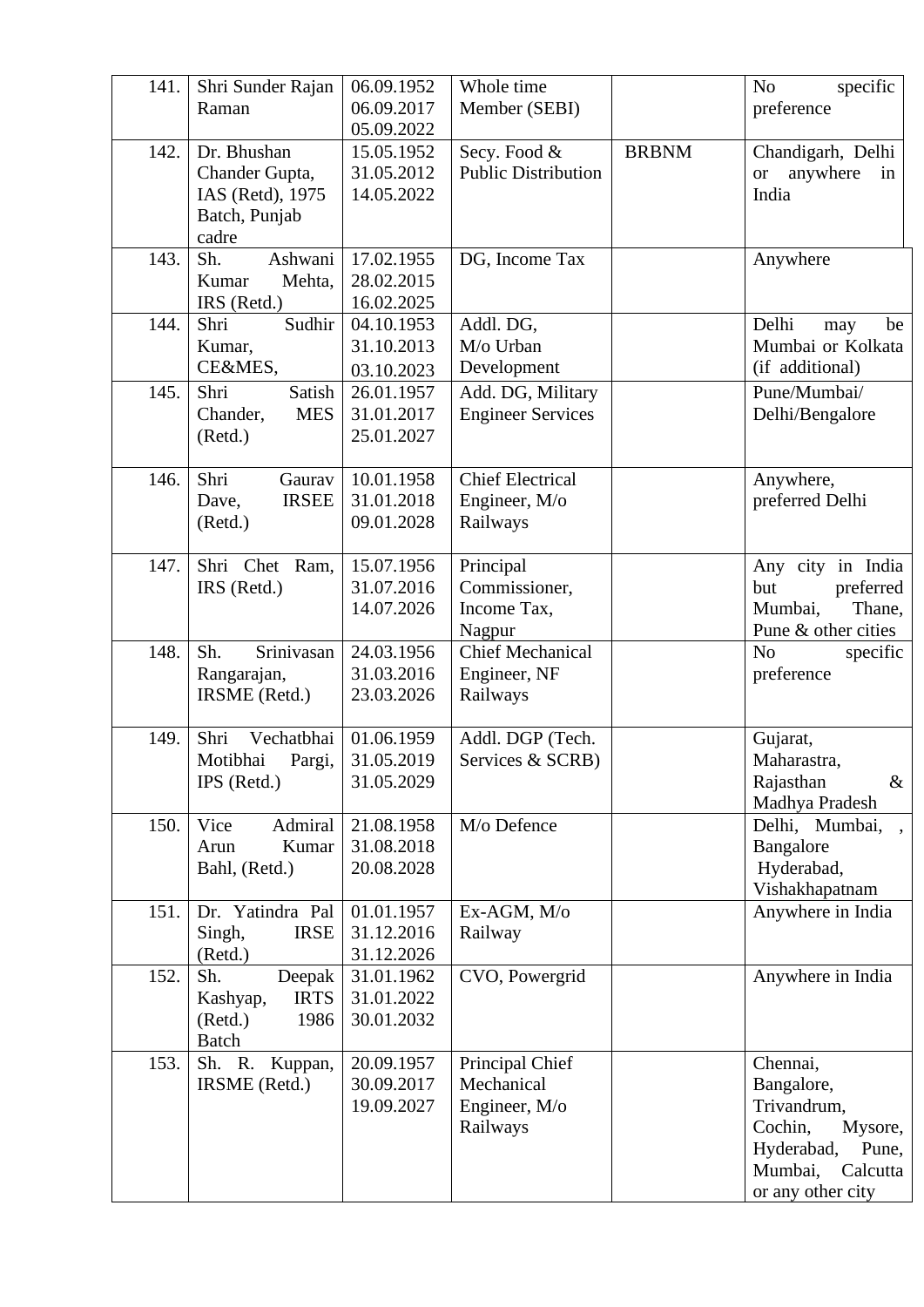| 154. | Shri<br>Sudhir<br><b>IPS</b><br>Chowdhary,<br>(Retd.)                       | 12.09.1958<br>30.09.2018<br>11.09.2028 | Ex-Director<br>General of<br>Police/Human<br>Rights and<br>Litigation |              | Delhi / Gurguram                         |
|------|-----------------------------------------------------------------------------|----------------------------------------|-----------------------------------------------------------------------|--------------|------------------------------------------|
| 155. | Shri Madan Lal<br>Meena,<br>IAS<br>(Retd.)                                  | 14.03.1957<br>31.03.2017<br>13.03.2027 | DG, CAPART                                                            |              | N <sub>o</sub><br>specific<br>preference |
| 156. | Shri<br>Subhashish<br>Sarkar,<br><b>IPoS</b><br>(Retd.)                     | 02.11.1953<br>30.11.2013<br>01.11.2023 | Member<br>(Personnel), $D/O$<br>Posts                                 |              | Delhi, Kolkata, any<br>large city        |
| 157. | Sh.<br>Upendra<br>Malik,<br>CES(Retd.)                                      | 02.04.1957<br>30.04.2017<br>01.04.2027 | Ex-Spl. DG,<br><b>CPWD</b>                                            |              | <b>NCR</b><br>(Delhi<br>adjoining area)  |
| 158. | Shri<br>Shyam<br>Nandan Prasad                                              | 22.11.1959<br>30.11.2019<br>21.11.2029 | Ex-Director<br>(Marketing), Coal<br>India Ltd.                        | <b>AVNL</b>  | Delhi, Kolkata                           |
| 159. | Shri<br>Sarvagya<br>Kumar<br><b>CES</b><br>Srivastava,<br>(Retd.)           | 18.02.1958<br>28.02.2018<br>17.02.2028 | Ex-Spl.DG,<br><b>CPWD</b>                                             | <b>IMU</b>   | Delhi                                    |
| 160. | Shri<br>Ganesh<br>Vishwakarma                                               | 18.01.1960<br>31.01.2020<br>17.01.2030 | Ex-Director<br>(Projects $\&$<br><b>Business Planning)</b><br>in SAIL | <b>IMU</b>   | Anywhere                                 |
| 161. | Balbir<br>Gen<br>Lt.<br>Singh Sandhu                                        | 04.04.1957<br>30.04.2017<br>03.04.2027 | Ex-DG of Supplier<br>& Transport, M/o<br>Defence                      | <b>NDMC</b>  | Anywhere in India                        |
| 162. | Shri<br>Kuldip<br>Peshin,<br>Kumar<br>CE&MES (Retd.)                        | 03.03.1956<br>31.03.2016<br>02.03.2026 | Ex-ADG, CPWD                                                          | AAI          | Delhi NCR                                |
| 163. | Shri<br>Prabhat<br>Ranjan<br>Acharya,<br>IA&AS (Retd.)                      | 11.07.1958<br>31.07.2018<br>10.07.2028 | Ex-DG/Director<br>(Finance) BEL                                       | AAI          | Anywhere in India                        |
| 164. | Shri<br>Santanu<br>Mukherjee,<br>Managing<br>Director (Retd.)               | 29.12.1956<br>31.12.2016<br>28.12.2026 | MD, (State Bank<br>of Hyderabad)                                      | <b>HITES</b> | Anywhere in India                        |
| 165. | Shri<br>$\mathbf{P}$<br>$\mathbb{R}$<br>Ravikumar,<br><b>IRS</b><br>(Retd.) | 25.05.1956<br>31.05.2016<br>24.05.2026 | Ex-DGIT<br>(Investigation)                                            | <b>NTPC</b>  | Anywhere in India                        |
| 166. | Saleem<br>Dr. K.<br>Ali, IPS (Retd.),                                       | 11.11.1953<br>30.11.2013<br>10.11.2023 | Spl. Director /<br>Addl. Director,<br><b>CBI</b>                      | <b>NTPC</b>  | N <sub>o</sub><br>specific<br>preference |
| 167. | Shri<br>Sunil<br>Jain,<br><b>IRTS</b><br>(Retd.)<br>1987 Batch              | 02.05.1961<br>31.05.2021<br>01.05.2031 | CVO, BPCL                                                             | <b>TCL</b>   | Anywhere in India                        |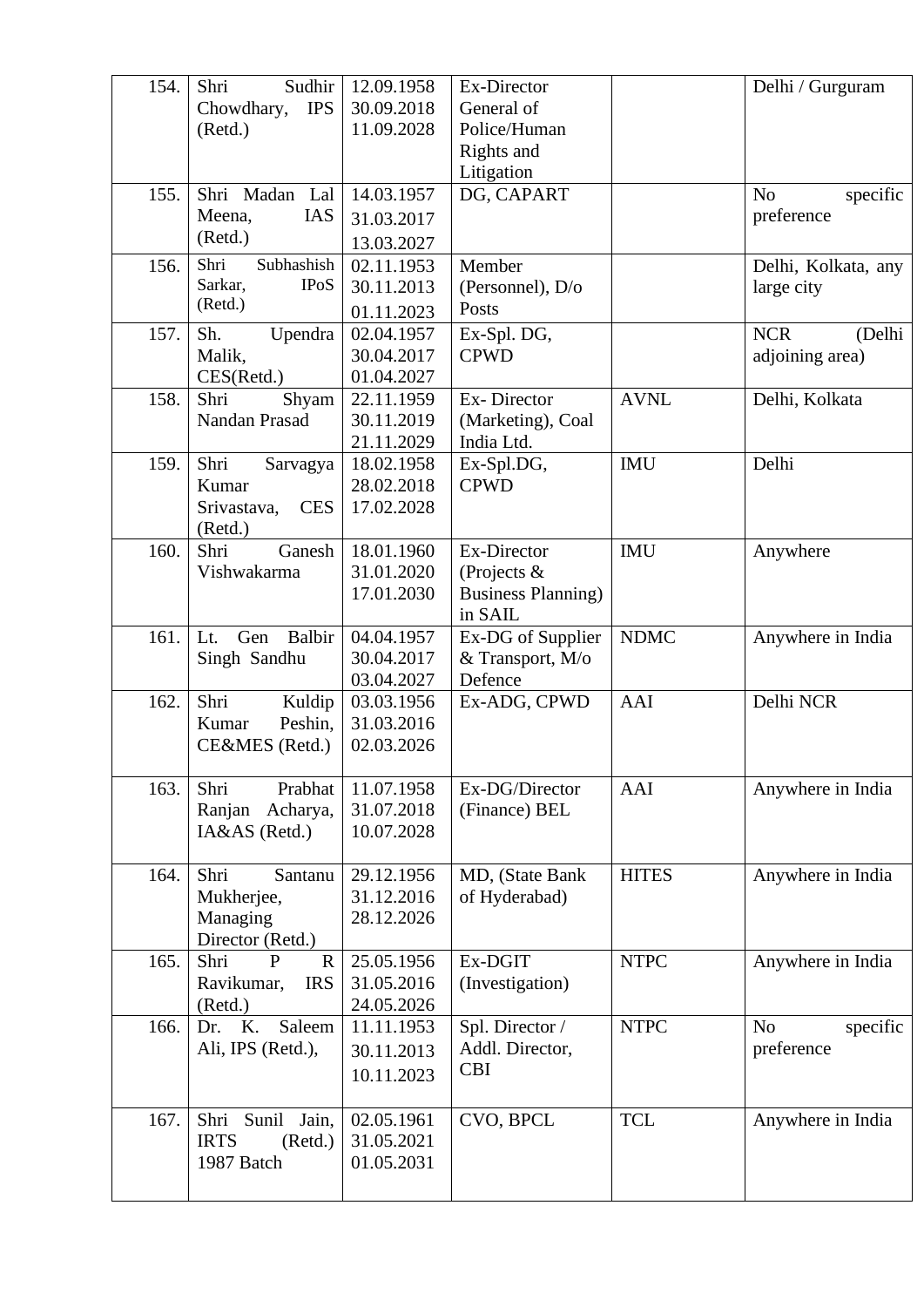| 168. | Shri Sudhanshu<br>Sekhara Mishra,<br>IRTS (Retd.)<br>1986 Batch,<br><b>South Eastern</b><br>Railway Cadre          | 22.05.1960<br>31.05.2020<br>21.05.2030 | Principal<br>Chief  <br>Safety<br>Officer,<br>East<br>Coast<br>Railway    | <b>CWC</b>   | Anywhere in India                                             |
|------|--------------------------------------------------------------------------------------------------------------------|----------------------------------------|---------------------------------------------------------------------------|--------------|---------------------------------------------------------------|
| 169. | Sh. Vishvapavan<br>Pati, IPoS (Retd.)<br>1986, Batch                                                               | 15.08.1960<br>31.08.2020<br>14.08.2030 | Additional<br>Director<br>General<br>(Coordination)<br><b>HAG</b>         | <b>IIFCL</b> | Anywhere in India                                             |
| 170. | Sh.<br>Deepak<br><b>IAAS</b><br>Anurag,<br>(Retd.)<br>1988<br><b>Batch</b>                                         | 14.09.1961<br>30.09.2021<br>13.09.2031 | Addl. Deputy<br>Comptroller &<br>Auditor General,<br>O/o CAG              | <b>PNB</b>   | Anywhere in India                                             |
| 171. | Sh.<br>Uppuluri<br>Krishna<br>Murty,<br>Indian<br>Railway<br>Traffic<br>Service<br>(Retd.)<br>1987<br><b>Batch</b> | 05.06.1960<br>30.06.2020<br>04.06.2030 | CVO, HPCL                                                                 | <b>AWNL</b>  | Anywhere in India                                             |
| 172. | Sh.<br>Rajendra<br><b>CES</b><br>Kalla,<br>(Civil)<br>(Retd.)<br>1982 Batch                                        | 01.12.1959<br>30.11.2019<br>30.11.2029 | ADG (CPWD)                                                                | <b>MIL</b>   | Anywhere in India                                             |
| 173. | Sanjeev<br>Sh.<br>Narain<br>Prasad<br>Singh,<br>Indian<br>Defence<br>Accounts<br>Service                           | 27.11.1960<br>30.11.2020<br>26.11.2030 | Principal Financial<br>Advisor, Indian<br>Coast Guard, AS,<br>M/o Defence | <b>BGC</b>   | Anywhere in India                                             |
| 174. | Sh. Anil Kumar<br>Upadhyay, IFoS<br>(Retd.) 1985<br>Batch, MP Cadre                                                | 14.02.1957<br>28.02.2017<br>13.02.2027 | Additional<br>Chief<br>Principal<br>Conservator<br>of<br>Forests          | <b>RINL</b>  | Anywhere in India                                             |
| 175. | Sh. Rais Ahmad,<br><b>Indian Ordance</b><br><b>Factory Service</b><br>$(IOFS)$ , $(Retd.)$<br>1989 Batch           | 03.12.1959<br>31.12.2019<br>02.12.2029 | <b>Additional General</b><br>Manager (AGM)                                | <b>IREL</b>  | Anywhere in India                                             |
| 176. | Shri<br>Pramod<br>Kumar<br>Garg,<br>CEMES (Retd.)                                                                  | 05.05.1957<br>31.05.2017<br>04.05.2027 | Spl. DG, CPWD                                                             | MoRT&H       | Any Place of India                                            |
| 177. | Shri Arun Kumar<br>Sharma,                                                                                         | 01.02.1959<br>17.05.2019<br>31.01.2029 | Ex-Director<br>(Finance), IOCL                                            | <b>EPIL</b>  | Delhi,<br>Mumbai,<br>Kolkata,<br>Chennai<br>and State Capital |
| 178. | Sh. M. Akhaya,<br>IPS (Retd.) 1988<br>Batch, Odisha<br>Cadre                                                       | 27.11.1961<br>30.11.2021<br>26.11.2031 | DG, Fire Services,<br>CG, HG & Dir.<br>Civil Defence                      | <b>ITDC</b>  | Anywhere in India                                             |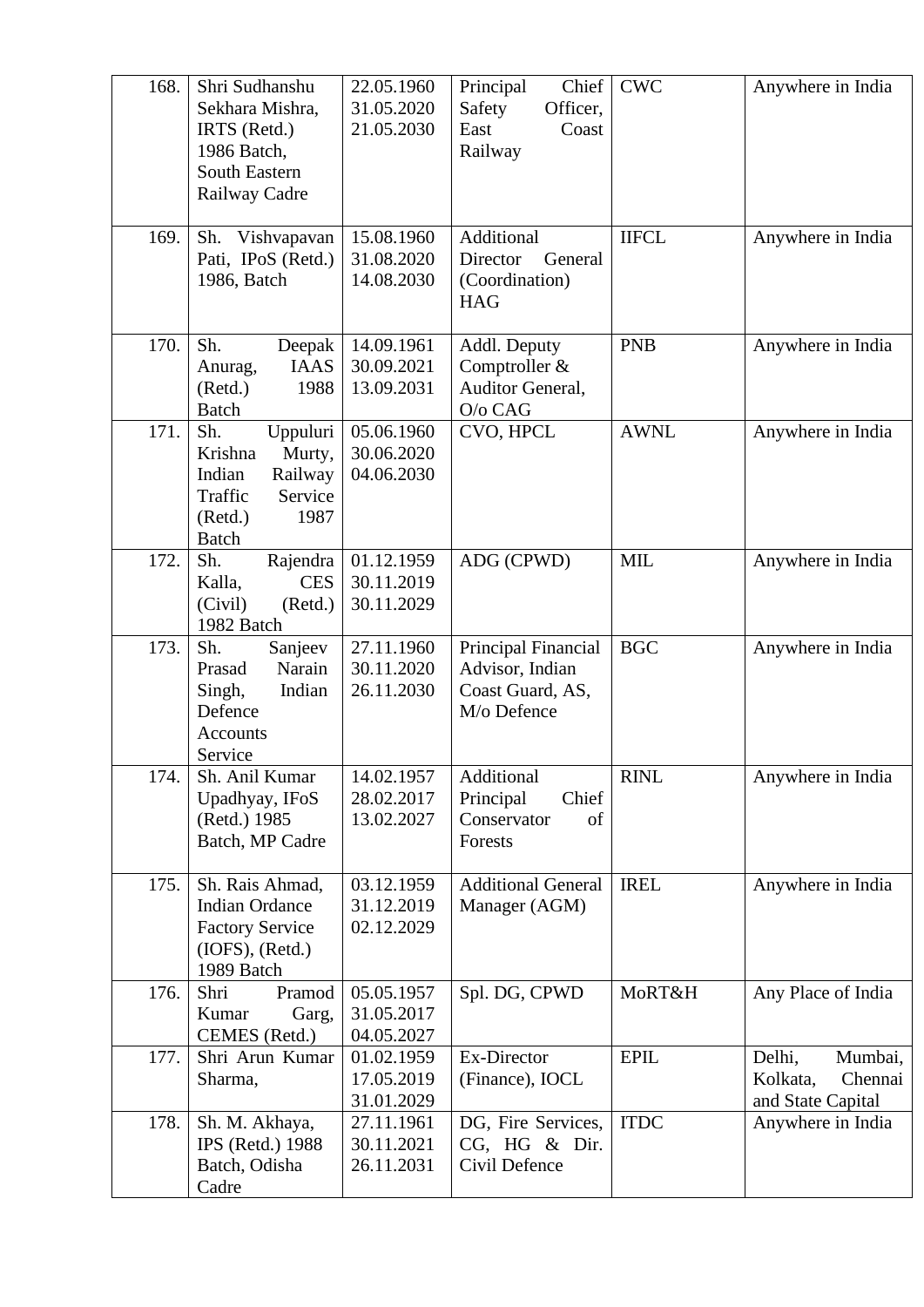| 179. | Sh. Bishwamitra<br><b>IRAS</b><br>Pandey,<br>(Retd.)                                                                         | 24.05.1957<br>20.03.2017<br>23.05.2027 | Ex-Principal Fin<br>Advisor                                                           | <b>BHEL</b>              | Mumbai                                                    |
|------|------------------------------------------------------------------------------------------------------------------------------|----------------------------------------|---------------------------------------------------------------------------------------|--------------------------|-----------------------------------------------------------|
| 180. | Shri<br>Vijender<br>Kumar Jain, IRSS<br>(Retd)                                                                               | 14.06.1958<br>30.06.2018<br>13.06.2028 | Ex-Principal Chief<br>Material<br>Manager/Central<br>Railway                          | <b>SCTIMST</b>           | Mumbai, Delhi &<br><b>NCR</b><br>and<br>Anywhere in India |
| 181. | Sh. Vijay Kumar<br>Singh,<br><b>IFoS</b><br>1986<br>(Retd.)<br>Batch, HP Cadre                                               | 13.07.1960<br>31.07.2020<br>12.07.2030 | Principal Chief<br>Conservator of<br>Forest                                           | <b>CPRI</b>              | Anywhere in India                                         |
| 182. | Sh. N. Shanker<br>Reddy, IPS<br>(Retd.) 1986,<br>Batch, Kerala<br>Cadre                                                      | 07.08.1960<br>31.08.2020<br>06.08.2030 | DGP & Road<br>Safety<br>Commissioner /<br>CEO, Kerala Road<br><b>Safety Authority</b> | <b>AYCL</b>              | Anywhere in India                                         |
| 183. | Sh.<br>Raghunath<br>Prasad<br>Tripathi,<br>Defence<br>Indian<br>of<br>Service<br>Engineers<br>(IDSE)<br><b>Batch</b><br>1982 | 20.01.1960<br>31.01.2020<br>19.01.2030 | Additional<br><b>Director General</b>                                                 | <b>NICL</b>              | Anywhere in India                                         |
| 184. | Sh. Rakesh<br>Kumar Verma,<br>IAAS (Retd.)<br>1983 Batch                                                                     | 20.12.1957<br>31.12.2017<br>19.12.2027 | <b>Director General</b><br>(in C&AG Office)                                           | <b>BPRL</b>              | Anywhere in India                                         |
| 185. | Sh. Mukesh<br>Mittal, IRS<br>(Retd.) 1987<br><b>Batch</b>                                                                    | 02.01.1960<br>31.01.2020<br>01.01.2030 | Principal<br>Commissioner of<br><b>Income Tax</b>                                     | <b>BHEL</b>              | Anywhere in India                                         |
| 186. | Meenakshi<br>Ms.<br>IA&AS<br>Mishra,<br>(Retd.)                                                                              | 31.05.1957<br>31.05.2017<br>30.05.2027 | DG Audit,<br>Railway -<br>Commercial                                                  | Prasar Bharati<br>& ITDC | Delhi and NCR                                             |
| 187. | Shri<br>Devendra<br>Sharma,<br>Kumar<br>IDAS (Retd.)                                                                         | 10.02.1954<br>28.02.2014<br>09.02.2024 | Addl. Secretary,<br>M/o Defence<br>(Fin.)                                             | <b>KRCL</b>              | New Delhi, NCR or<br>anywhere else                        |
| 188. | Shri<br>Anup<br>Krishan Mehra                                                                                                | 19.01.1955<br>31.01.2015<br>18.01.2025 | Director<br>(Commercial),<br><b>MOIL</b>                                              | <b>NMDC</b>              | New Delhi or any<br>other place                           |
| 189. | Shri<br>B<br>Ravichandran,<br>IRS (Retd)                                                                                     | 02.04.1956<br>30.04.2016<br>01.04.2026 | Ex-Member,<br>Customs, Excise &<br>Service Tax<br><b>Appellate Tribunal</b>           | <b>FACT</b>              | Chennai                                                   |
| 190. | Shri<br>Bibhuti<br>Mishra,<br>Bhusana<br>IPS (Retd.)                                                                         | 10.03.1955<br>31.03.2015<br>09.03.2025 | In-charge DG,<br><b>Narcotics Control</b><br><b>Bureau</b>                            | <b>MTNL</b>              | Delhi/Odisha /Any<br>place in India                       |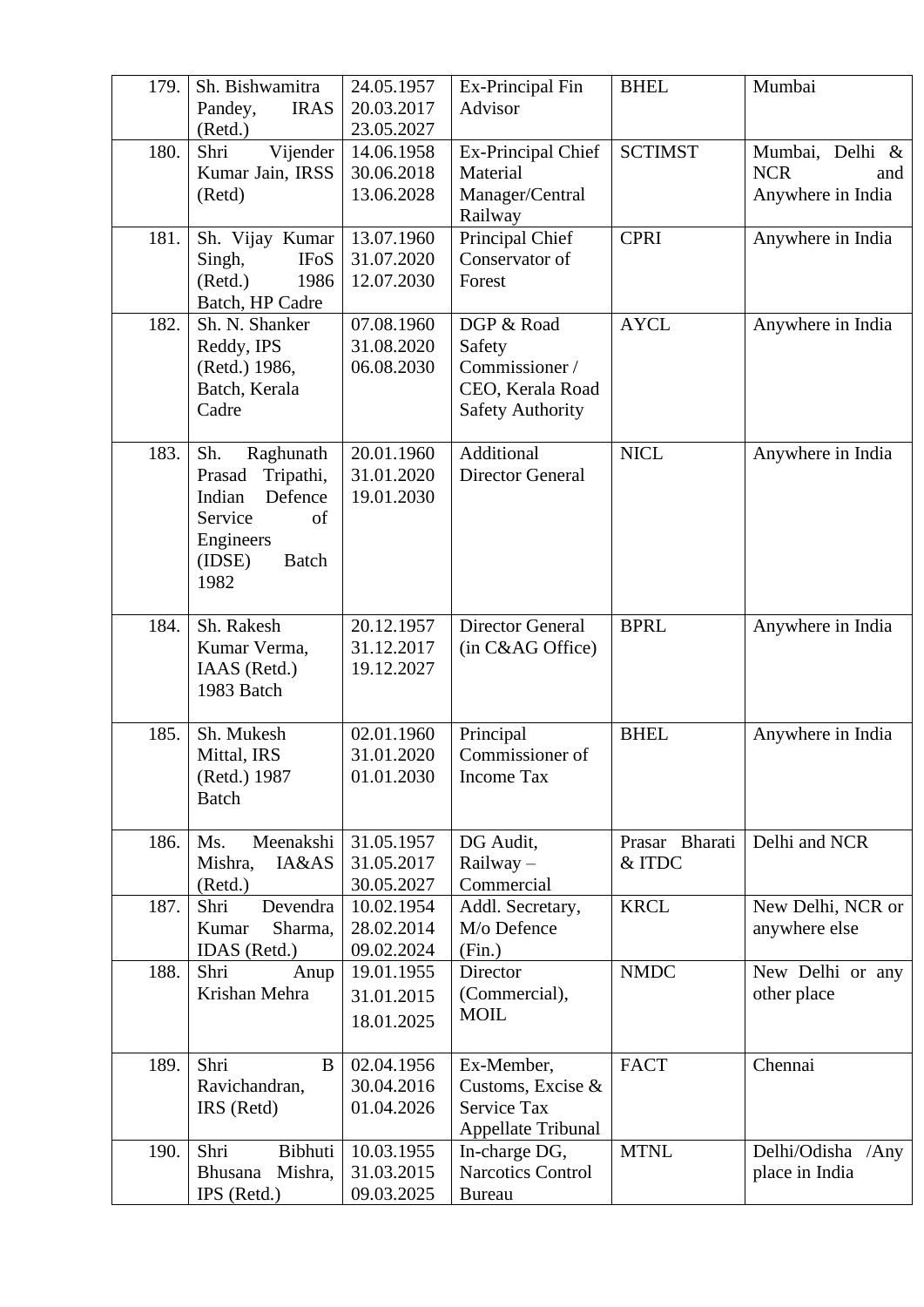| 191. | Shri<br><b>P.V.</b><br>Rao,<br>IRS (Retd.) | April, 1957<br>30.04.2017 | Chief<br>Commissioner,                       | <b>Mazagon Dock</b><br>Shipbuilders | Anywhere in India<br>location<br>but<br>in |
|------|--------------------------------------------|---------------------------|----------------------------------------------|-------------------------------------|--------------------------------------------|
|      |                                            | April, 2027               | <b>Income Tax</b>                            | ltd.                                | South preferred                            |
| 192. | Shri<br>R.                                 | 27.04.1957                | Sr. DGM,                                     | <b>CMTI</b>                         | Chennai, Anywhere                          |
|      | Mukundan, IRPS                             | 30.04.2017                | Southern Railway                             |                                     | in India                                   |
|      | (Retd.)                                    | 26.04.2027                | & South Central                              |                                     |                                            |
|      |                                            |                           | Railway                                      |                                     |                                            |
| 193. | Shri<br>A.K.                               | 05.12.1956                | Principal Chief                              | <b>NAFED</b>                        | Bhubaneswar                                |
|      | <b>IFS</b><br>Mohapatra,                   | 31.12.2016                | Conservator of                               |                                     |                                            |
|      | (Retd.)                                    | 04.12.2026                | Forest, D/o Forest                           |                                     |                                            |
|      |                                            |                           | & Environment,<br>Odisha                     |                                     |                                            |
| 194. | Shri<br>Arvind                             | 10.01.1956                | DG, Indian                                   | <b>CPWD</b><br>$\&$                 | Anywhere in India                          |
|      | Kumar Arora                                | 31.01.2016                | Defence Service of                           | <b>CMTI</b>                         |                                            |
|      |                                            | 09.01.2026                | Engineers                                    |                                     |                                            |
| 195. | Shri M. Selvaraj                           | 04.05.1955                | Director (Fin),                              | Port<br>Deptt.,                     | Chennai,                                   |
|      |                                            | 31.05.2015                | <b>Mazagon Dock</b>                          | of<br>Govt.                         | Bangalore, Delhi                           |
|      |                                            | 03.05.2025                | Ltd., D/o Defence                            | Puducherry<br>$\&$                  |                                            |
|      |                                            |                           | Production                                   | <b>CPRI</b>                         |                                            |
| 196. | Shri Ramabadran                            | 14.07.1955                | Ex-Director (HR),                            | & Port<br>HBL                       | Bhopal,<br>Delhi,                          |
|      | Krishnan                                   | 31.07.2015                | <b>BHEL</b>                                  | Deptt.,<br>Govt.                    | Chennai, Mumbai                            |
|      |                                            | 13.07.2025                |                                              | of Puducherry                       |                                            |
| 197. | Shri<br>Vishnu                             | 12.01.1956                | Ex-Director (Fin.),                          | SCI,                                | Anywhere in India                          |
|      | Agrawal                                    | 31.01.2016                | <b>MRPL</b>                                  | <b>CWC</b>                          |                                            |
|      |                                            | 11.01.2026                |                                              |                                     |                                            |
| 198. | Shri Gurdev Singh                          | 29.07.1954                | <b>Director General</b>                      | Cabinet                             | Anywhere in India                          |
|      | Bhatnagar                                  | 31.07.2014                | of Naval                                     | Secretariat                         |                                            |
|      |                                            | 28.07.2024                | Armament, Indian                             | (SR)                                |                                            |
|      |                                            |                           | Navy,                                        |                                     |                                            |
|      |                                            |                           | M/o Defence                                  |                                     |                                            |
| 199. | Sh. Swaminathan                            | 03.06.1957                | Addl. Member                                 | <b>CPWD</b>                         | Anywhere in India,                         |
|      | Kalyanam,                                  | 30.06.2017                | (Mech. Engg.),                               |                                     | preferred in South                         |
|      | IRSME (Retd.)                              | 02.06.2027                | Railway Board,                               |                                     | <b>Indian States</b>                       |
|      | Vice Admiral                               |                           | M/o Railways                                 | <b>GSL</b>                          |                                            |
| 200. | Ashok                                      | 08.10.1956<br>31.10.2016  | Chief of Material,<br><b>Principal Staff</b> |                                     | Mumbai,<br>Kolkata,<br>Goa, Pune           |
|      | Vishwanath                                 | 07.10.2026                | Officer at                                   |                                     |                                            |
|      | Subedar (Retd.)                            |                           | integrated                                   |                                     |                                            |
|      |                                            |                           | Headquarters, M/o                            |                                     |                                            |
|      |                                            |                           | Defence                                      |                                     |                                            |
|      |                                            |                           |                                              |                                     |                                            |
| 201. | Sh. Nand Lal                               | 25.07.1957                | Spl. DG, CPWD                                | <b>HPL</b>                          | <b>NCR</b><br>(Delhi,                      |
|      | Singh, CES                                 | 31.07.2017                |                                              |                                     | Ghaziabad,                                 |
|      | (Retd.)                                    | 24.07.2027                |                                              |                                     | Gurugram,                                  |
|      |                                            |                           |                                              |                                     | Faridabad),                                |
|      |                                            |                           |                                              |                                     | Lucknow,                                   |
|      |                                            |                           |                                              |                                     | Chandigarh, Jaipur,                        |
|      |                                            |                           |                                              |                                     | Dehradun                                   |
| 202. | Lt Gen Raman                               | 04.02.1957                | Chief<br>of<br>staff,                        | Cabinet                             | Delhi,<br><b>NCR</b><br>and                |
|      | Dhawan, AVSM,                              | 28.02.2017                | Army<br>Training                             | Secretariat                         | any other place                            |
|      | VSM <sup>**</sup> , ADC                    | 03.02.2027                | Command                                      | (SR)                                |                                            |
|      | (Retd.)                                    |                           |                                              |                                     |                                            |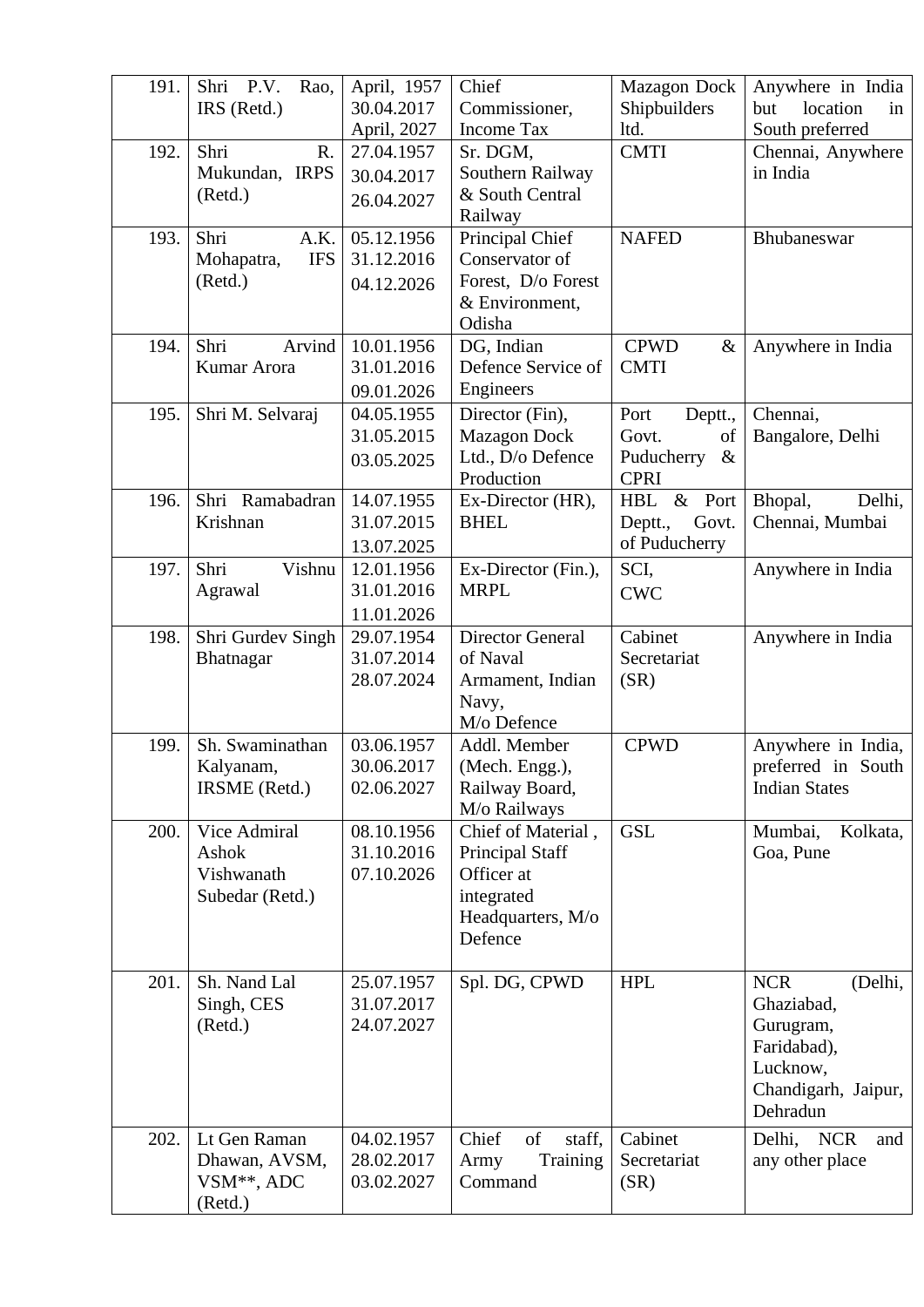| 203. | Sh. Abhay Kumar<br>Khanna, IRAS<br>(Retd.)                    | 29.06.1953<br>30.06.2013<br>28.06.2023 | General Manager,<br>Integral<br>Coach<br>Factory,<br>$M$ /o<br>Railways       | <b>BVFCL</b><br>$\&$<br><b>RITES</b> | Preferably Delhi                           |
|------|---------------------------------------------------------------|----------------------------------------|-------------------------------------------------------------------------------|--------------------------------------|--------------------------------------------|
| 204. | Sh. T.N. Tiwari,<br>ILS (Retd.)                               | 08.01.1956<br>31.01.2016<br>07.01.2026 | Addl.<br>Secretary,<br>D/o Legal Affairs,<br>M/o Law & Justice                | Central<br>Bank<br>of India          | New Delhi, NCR                             |
| 205. | Sh. R. Nagarajan                                              | 18.05.1957<br>31.05.2017<br>17.05.2027 | Director<br>(Fin.)<br>PFC Ltd.                                                | <b>ECIL</b>                          | N <sub>o</sub><br>specific<br>preference   |
| 206. | Shri<br>Jagdeep<br>Ghai,<br>Kumar<br>P&TA and FS              | 16.03.1955<br>31.03.2015<br>15.03.2025 | Principal<br>Controller<br>of<br>Communication<br>Accounts,<br>D/O<br>Telecom | <b>DTC</b>                           | Any Place                                  |
| 207. | Smt. Usha<br>Chandrasekhar,<br>IPoS (Retired)                 | 18.11.1958<br>30.11.2018<br>17.11.2028 | Ex-Member<br>(Operations)<br>Postal<br><b>Services</b><br>Board               | <b>JNPT &amp; KRCL</b>               | Anywhere in India                          |
| 208. | Shri Cadaba<br>Devnath Balaji                                 | 13.03.1957<br>31.03.2017<br>12.03.2027 | Ex-Distinguished<br>Scientist (DS) &<br>Director ADA                          | <b>NIPHM</b>                         | Bangalore/<br>Anywhere in India            |
| 209. | Shri Amol<br>Prabhakar Joshi,<br>CES (Retd.)                  | 03.03.1956<br>31.03.2016<br>02.03.2026 | Retd.<br>Spl.<br>DG,<br><b>CPWD</b>                                           | <b>Bose Institute</b>                | Nagpur                                     |
| 210. | Shri Varanasi<br>Udaya Bhaskar,<br>Retd. CMD                  | 08.02.1959<br>28.02.2019<br>07.02.2029 | <b>Bharat</b><br>Dynamics<br>Ltd.                                             | <b>KIOCL</b>                         | No preference                              |
| 211. | Shri Sarbesh<br>Kumar Das, Retd.<br>Director<br>(Commercial), | 29.08.1954<br>31.08.2014<br>28.08.2024 | <b>NMDC</b>                                                                   | <b>CONCOR</b>                        | No preference                              |
| 212. | Shri Bal Raj, ITS<br>(Retd.)                                  | 17.07.1954<br>31.07.2014<br>16.07.2024 | <b>CGMT</b><br><b>PGM</b><br>$\&$<br>Gujrat<br>Telecom<br>Circle              | <b>MMTC</b>                          | Hyderabad,<br>Delhi,<br>Bombay             |
| 213. | Shri Pramod<br>Kumar Sangewar,<br>IRSS (Retd.)                | 10.02.1959<br>28.02.2019<br>09.02.2029 | Ex-Pr.<br>Chief<br>Materials Manager<br>Central<br>South<br>Railway           | <b>NABARD</b>                        | Anywhere in India                          |
| 214. | Shri Nageshwar<br>Rao Koripalli,<br>IRS (Retd.)               | 06.02.1958<br>28.02.2018<br>05.02.2028 | Ex-Principal<br>Director of Income<br>Tax (Investigation)                     | <b>SIDBI</b>                         | Hyderabad,<br>Bangalore, Mumbai<br>& Delhi |
| 215. | Shri Ram Kishan<br>Chaudhary,                                 | 05.05.1959<br>31.05.2019<br>04.05.2029 | Ex-Principal Chief<br>Electrical<br>Engineer/RFC                              | <b>MoHFW</b>                         | Delhi                                      |
| 216. | Shri Vinayaka Rao<br>Turaga, IOFS<br>(Retd.)                  | 15.08.1956<br>31.08.2016<br>14.08.2026 | Ex-Addl DGOF &<br>Member, OFB                                                 | OGB & Railtel                        | Anywhere in India                          |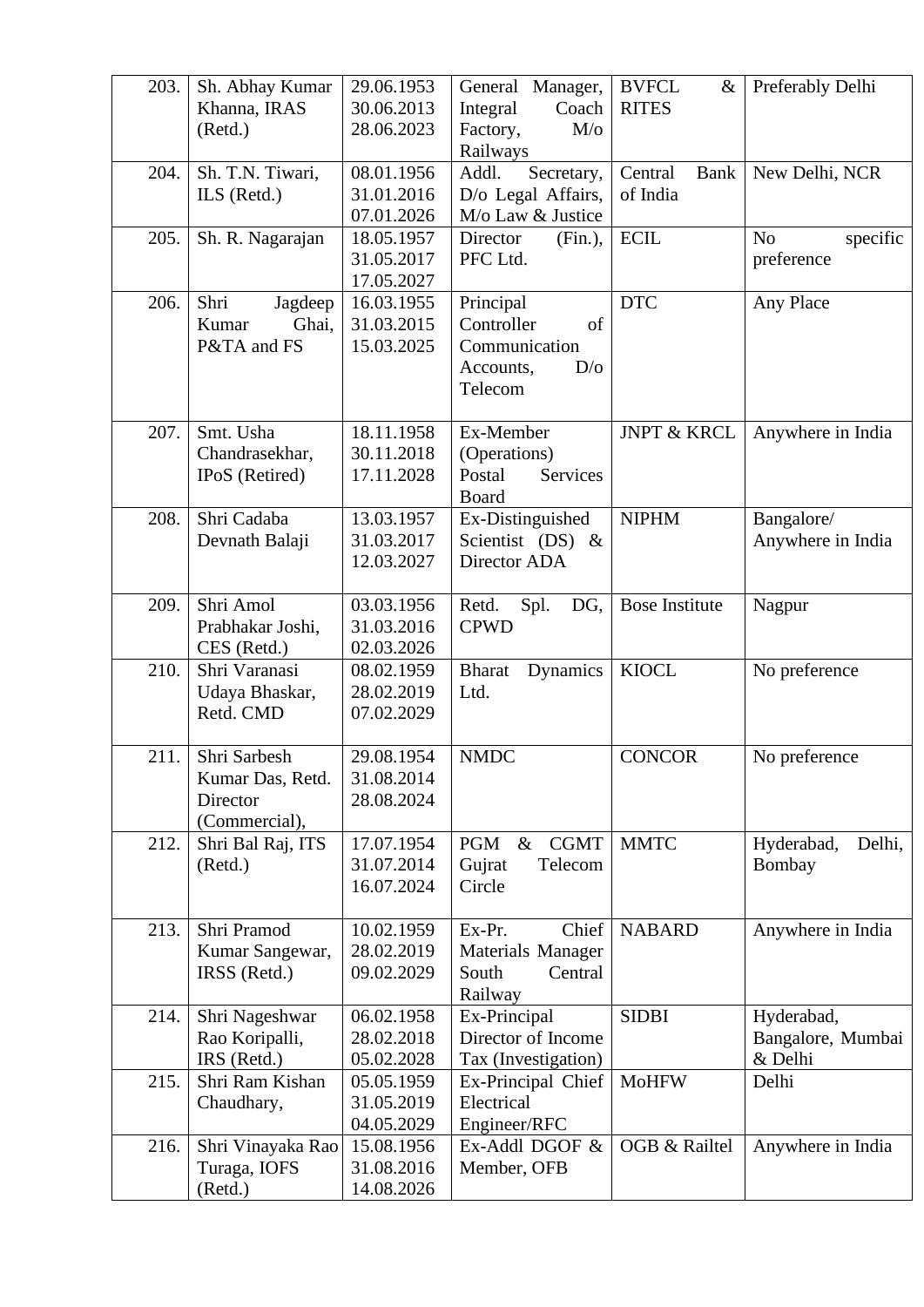| 217. | Shri Dilip Vithoba      | 11.06.1958 | Ex-Addl DGOF &       | <b>IOB</b>                | Anywhere in India                    |
|------|-------------------------|------------|----------------------|---------------------------|--------------------------------------|
|      | Sonpipare, IOFS         | 30.06.2018 | Member, OFB          |                           |                                      |
|      | (Retd.)                 | 10.06.2028 |                      |                           |                                      |
| 218. | Akhilesh<br>Shri        | 10.02.1959 | Retired<br>Spl.      | <b>BEML</b>               | Any Where in India                   |
|      | <b>CES</b>              | 28.02.2019 | as                   |                           |                                      |
|      | Kumar,                  |            | DG, CPWD             |                           |                                      |
|      | (Retd.)                 | 09.02.2029 |                      |                           |                                      |
| 219. | Kumar<br>Sh. Anil       | 24.06.1957 | Ex-CME<br>$M$ /o     | <b>BBNL</b>               | Any Where in India                   |
|      | <b>IRSME</b><br>Sharma, | 30.06.2017 | Railway              |                           |                                      |
|      | (Retd.)                 | 23.06.2027 |                      |                           |                                      |
| 220. | Smt.<br>Sushama         | 12.11.1953 | Director<br>$Ex-$    | <b>VPT</b><br>$\&$<br>D/O | Delhi & Anywhere                     |
|      | Vishwanath              | 30.11.2013 | General of Audit     | Post                      | in India                             |
|      | IA&AS<br>Dabak,         | 11.11.2023 |                      |                           |                                      |
|      | (Retd.)                 |            |                      |                           |                                      |
| 221. | Shri Mukesh Vij,        | 29.03.1957 | Spl.<br>DG,<br>$Ex-$ | <b>LPAI</b>               | Delhi/NCR, Jaipur,                   |
|      | CEMES (Retd.)           | 31.03.2017 | <b>CPWD</b>          |                           | Chandigarh                           |
|      |                         | 28.03.2027 |                      |                           |                                      |
| 222. | Shri<br>Debashis        | 18.08.1959 | Ex-Director (HR)     | <b>HCL</b>                | Delhi<br><b>New</b><br><sub>or</sub> |
|      | Bandyopadhyay           | 31.08.2019 | <b>BHEL</b>          |                           | anywhere                             |
|      |                         | 17.08.2029 |                      |                           |                                      |
| 223. | Dr. Ved Prakash,        | 06.08.1959 | Ex-CVO, NHPC         | Pawan<br>Hans             | Anywhere in India                    |
|      | ITS (Retd.)             | 31.08.2019 |                      | Ltd.                      |                                      |
|      |                         | 05.08.2029 |                      |                           |                                      |
| 224. | Harishwar<br>Shri       | 06.01.1959 | DG (Pers) (Retd.),   | <b>Bank</b><br>of         | Anywhere                             |
|      | <b>IDSE</b><br>Dayal,   | 31.01.2019 | M/o Defence          | Baroda                    |                                      |
|      | (Retd.)                 | 05.01.2029 |                      |                           |                                      |
| 225. | Shri<br>Swarup          | 16.10.1956 | Ex-Addl.             | <b>MoHFW</b>              | Delhi & Gurgaon                      |
|      | Nandkeolyar,            | 31.10.2016 | Dy.C&AG              |                           |                                      |
|      |                         | 15.10.2026 |                      |                           |                                      |
|      | IA&AS (Retd.)           |            |                      |                           |                                      |
| 226. | Sh. Ramchander          | 05.05.1959 | Ex-Director (HR),    | <b>NFL</b>                | Any Place in India                   |
|      | Bagdalkar,              | 31.05.2019 | <b>BEL</b>           |                           |                                      |
|      |                         | 04.05.2029 |                      |                           |                                      |
| 227. | Shri Rajesh Pratap      | 01.07.1959 | Spl. DG, CRPF        | <b>NBCC</b>               | Delhi<br><b>New</b><br>to            |
|      | Singh, IPS (Retd.)      | 30.06.2019 |                      |                           | Anywhere<br>in<br>the                |
|      |                         | 30.06.2029 |                      |                           | Country                              |
|      |                         |            |                      |                           |                                      |
| 228. | Shri<br>Rakesh          | 23.08.1959 | Ex-Principal         | <b>NSPCL</b>              | Any Place of India                   |
|      | <b>IDAS</b><br>Sehgal,  | 31.08.2019 | Controller of Def    |                           |                                      |
|      | (Retd.)                 | 22.08.2029 | Accounts             |                           |                                      |
| 229. | Shri<br>Sanjiv          | 04.10.1959 | Ex-Director (Fin),   | <b>FSNL</b>               | Any Place of India                   |
|      | Sharma                  | 31.10.2019 | <b>Mazagon Dock</b>  |                           |                                      |
|      |                         | 03.10.2029 | Shipbuilders         |                           |                                      |
|      |                         |            |                      |                           |                                      |
| 230. | Shri Jagdish Rai        | 20.11.1959 | Ex-DG (Pers), M/o    | Central                   | Delhi/<br><b>New</b><br>Any          |
|      | <b>IDSE</b><br>Garg,    | 30.11.2019 | Defence              | Pollution                 | Place of India or                    |
|      | (Retd.)                 | 19.11.2029 |                      | <b>Control Board</b>      | abroad                               |
| 231. | Shri<br>Rakesh          | 20.09.1958 | Ex-Engineering in    | <b>NHPC</b>               | Delhi/ Any Place of                  |
|      | Agrawal,<br>Kumar       | 30.09.2018 | Chief, PWD, Delhi    |                           | India                                |
|      | CES (Retd.)             | 19.09.2028 |                      |                           |                                      |
|      |                         |            |                      |                           |                                      |
| 232. | Shri<br>Rakesh          | 25.09.1959 | Ex-Addl. Member      | $M$ /o<br>Earth           | Anywhere in India                    |
|      | <b>IRSE</b><br>Goyal,   | 30.09.2019 | (CE)/ Railway        | Sciences                  |                                      |
|      | (Retd.)                 | 24.09.2029 | <b>Board</b>         |                           |                                      |
|      |                         |            |                      |                           |                                      |